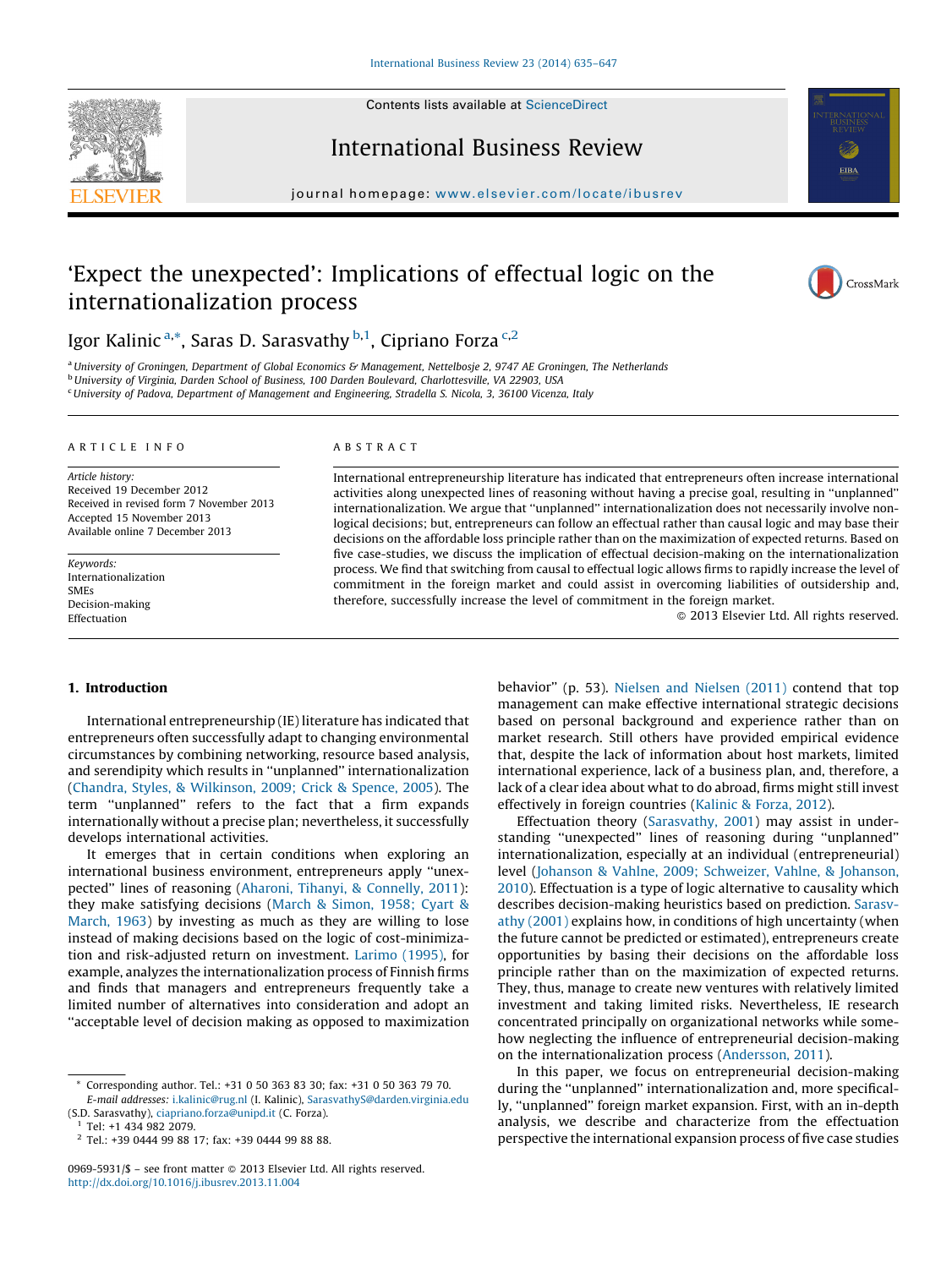from Italy. Our findings suggest that ''unplanned'' internationalization does not necessarily involve non-logical decisions. We argue that entrepreneurs' decision-making fluctuates between effectual logic and causal logic depending on the level of foreign market uncertainty and entrepreneurs' propensity to base the decisions on the affordable loss principle rather than on the return on investment calculation. Second, building on these empirical observations, we discuss the implication of the effectual decision-making on foreign market expansion. We find that switching from causal to effectual logic allows firms to rapidly increase the level of commitment in the foreign market and may assist in overcoming liabilities of outsidership and, therefore, successfully increase the level of commitment in the foreign market.

Consequently, we provide several important contributions to the existing literature. First, we make an important contribution to the literature pertaining to the internationalization process (Johanson & Vahlne, 2009; Oviatt & [McDougall,](#page-11-0) 2005). With the addition of insights from the effectuation theory, we advance our knowledge on how entrepreneurs think and make decisions to identify and exploit opportunities in foreign markets [\(Shane](#page-11-0) & [Venktaraman,](#page-11-0) 2000; Zahra, Korri, & Yu, 2005) during ''unplanned'' internationalization [\(Chandra](#page-11-0) et al., 2009; Crick & Spence, 2005). Second, we contribute to the IE literature that explores forces influencing the speed of internationalization. Previous research has identified in pre-existing global knowledge the amount of international experience of the entrepreneur and the international network as the reasons that allow to increase rapidly international commitment (Rialp, Rialp, & Knight, 2005; Oviatt & [McDougall,](#page-11-0) [2005\)](#page-11-0). In this study, we add to the knowledge by considering how the change of entrepreneurial decision-making logic (from causal to effectual) allows for acceleration of the internationalization process. Finally, we contribute to the international network literature. While previous research has done a good job of analyzing the role of networks in the internationalization process, this research has mainly focused on the already existing network (Coviello, 2006; [Johanson](#page-11-0) & Vahlne, 2009). By adopting the effectuation theory perspective, we enhance our knowledge on how the international network is formed and, international activity successfully expanded.

In this article, we first present the theoretical background. Afterwards, we describe the method. In the subsequent two sections, we provide evidences of the internationalization process from the cases, subsequently discuss the findings, focusing on implications of the effectual decision-making on the internationalization process. In the last section, we discuss the limits of the study, implications for future research, and practitioners.

# 2. Theoretical background

Behavioral theory of the firm has been the dominant paradigm in studying the decision-making in complex international environments characterized by a high level of uncertainty [\(Aharoni](#page-11-0) et al., 2011; Liesch, Welch, & [Buckley,](#page-11-0) 2011). Previous research has helped shape our understanding of the internationalization process; however, it focused more on the content of new venture internationalization strategies and neglected, somehow, to analyze the development and implementation process of these strategies (Zahra & [George,](#page-12-0) 2002; Zahra et al., 2005). The type of managerial decision-making and the connection between the organizational behavior and internationalization still remain under-investigated issues (Rialp et al., [2005\)](#page-11-0). The resource-based view (Peng, [2001;](#page-11-0) Westhead, Wright, & [Ucbasaran,](#page-11-0) 2001) and the dynamic capabilities approach [\(Sapienza,](#page-11-0) Autio, George, & Zahra, 2006; Zahra, Sapienza, & [Davidsson,](#page-11-0) 2006) focused on identifying which resources or capabilities are important in order to obtain a competitive advantage in international markets and, eventually, how they evolve in time; however, they do not deal with the question of how to obtain them. Organizational learning ([De](#page-11-0) Clercq, Sapienza, & Crijns, 2005; Oviatt & [McDougall,](#page-11-0) 2005) and the network approach (Johanson & Vahlne, 2003; Oviatt & [McDougall,](#page-11-0) 2005; [Zander,](#page-11-0) 2002) also instruct what is needed to reduce the uncertainty typical of an international environment (i.e. acquiring more information); nevertheless, they still do not instruct how to act in conditions of uncertainty.

Relatively recently, IE scholars moved some steps in exploring the connection between the decision making process and internationalization by focusing on opportunity recognition (see Jones, [Coviello,](#page-11-0) & Tang, 2011). They consider that opportunity is not only present in the environment waiting to be discovered, but it can also be created by the entrepreneur. A growing number of studies (e.g. [Figueira-de-Lemos,](#page-11-0) Johanson, & Vahlne, 2011; [Frishammar](#page-11-0) & Andersson, 2009; Spence & Crick, 2006) suggest to use an emerging theory from the entrepreneurship field (effectuation) to interpret ''unplanned''<sup>3</sup> entrepreneurial behavior in the internationalization process.

Effectuation tells how to act and base decisions on knowledge and capabilities at disposal in conditions when it is not possible to acquire resources or decrease the level of uncertainty. Effectuation finds its roots in Simon's science of the artificial and bounded rationality [\(Simon,](#page-11-0) 1996). By analyzing the research on decisionmaking under uncertainty, [Sarasvathy](#page-11-0) (2008) reports that effectual logic is a technique to face the third type of (Knightian) uncertainty, which consists of a ''future that was not only unknown, but unknowable even in principle" (p.  $26$ <sup>4</sup>. In other words, in phenomena with low predictability where the influence of the human action is primary (e.g. internationalization in an unknown market), the behavior of decision makers is not necessarily irrational but can follow a specific logic that leads to ''very effective decisions'' ([Sarasvathy,](#page-11-0) 2008, p. 26). High (Knightian) uncertainty, together with goal ambiguity and environmental isotropy, constitutes the effectual problem space ([Sarasvathy,](#page-11-0) Dew, Read, & [Wiltbank,](#page-11-0) 2008) 5 . To make effective decisions while being in an effectual problem space, entrepreneurs tend to follow the affordable loss principle [\(Sarasvathy,](#page-11-0) 2001). This is a nonpredictive mechanism of estimation used extensively in effectual decision-making and useful to nullify the role of uncertainty. In causal logic, entrepreneurs estimate risk by basing their decisions on the information that is outside the decision maker's control; on the contrary, effectual entrepreneurs need only to know their current financial position and how much they are willing to lose (i.e. the worst case scenario they are ready to face). Thus, by basing the decision on the means available, they begin a new venture and, at the same time, the objective has to be flexible according to the external environment changes, new means at disposal, and eventual unexpected stakeholders that may come on board.

<sup>&</sup>lt;sup>3</sup> Similar processes have been termed "unstructured decision-making," "serendipitous reasoning'' ([Spence](#page-11-0) and Crick, 2006) or, generally, ''unplanned strategy'' (Crick and [Spence,](#page-11-0) 2005).

<sup>4</sup> The first type of uncertainty (future is considered as relatively predictable characterized by known distribution and unknown draw) and the second type (future is considered as relatively unpredictable characterized by unknown distribution and unknown draw) ([Knight,](#page-11-0) 1921) are faced respectively by analytic and estimation techniques.

<sup>5</sup> Goal ambiguity indicates that there is only a general goal; but the performances are not given, not well-ordered nor translated in specific sub-objectives/action plans. It is more likely that the decision maker (i.e. entrepreneur) has a vague, general, final ambition (vision) that can be refined and even completely changed through the interaction with other people and the environment. Isotropy indicates that ex ante it is not clear which pieces of the environment can be useful. Therefore, the process of collecting information is difficult and cannot be set up in a traditional manner as we do not know which information to pay attention to and which to ignore. [\(Sarasvathy](#page-11-0) et al., 2008).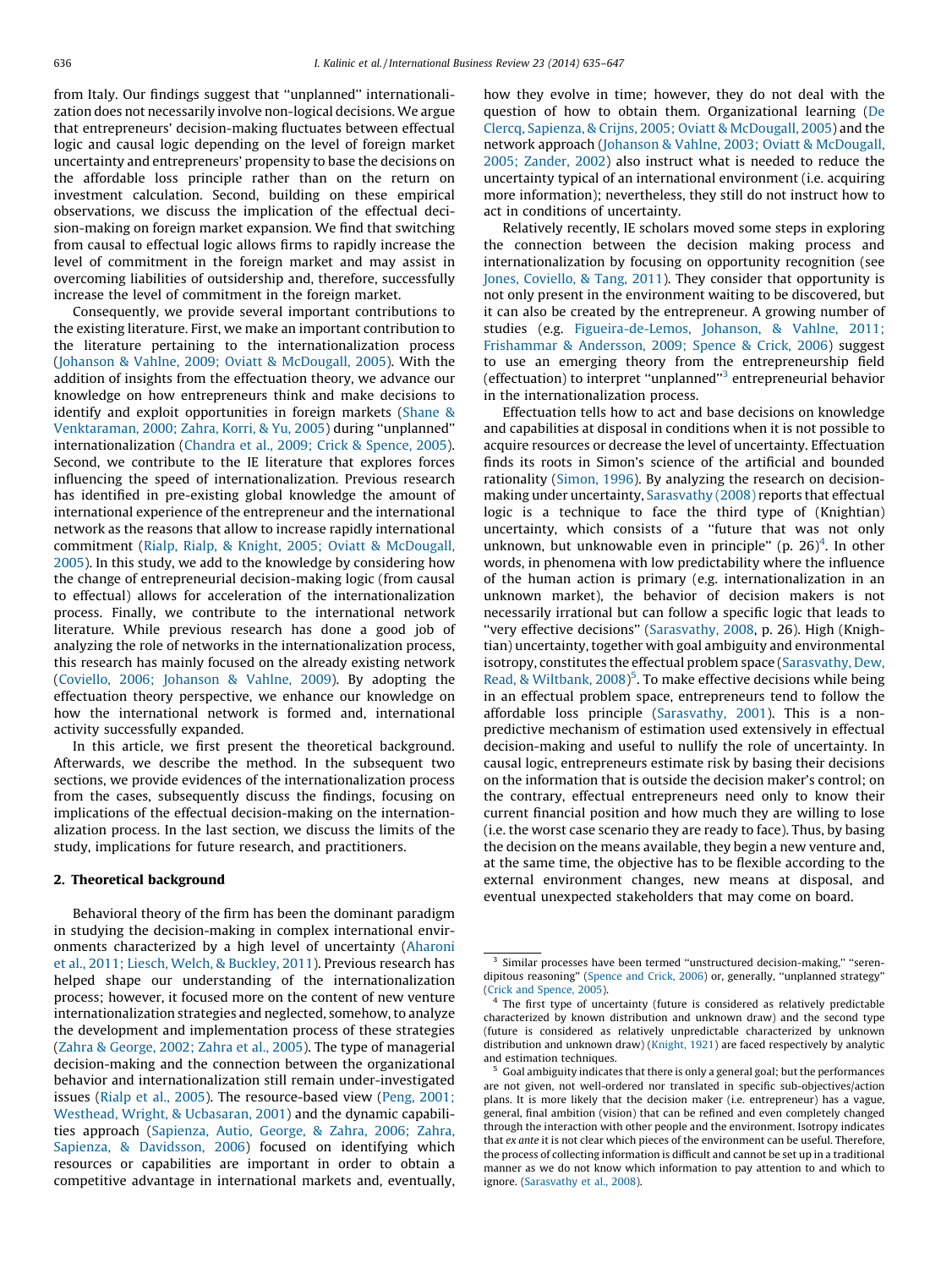The effectuation–''indicating human agency, or a casual intervention by human beings in the real world'' [\(Sarasvathy,](#page-11-0) [2008](#page-11-0), p. 27)–is used as a cognitive inverse of causation. The causal logic models start with defining a clear goal to achieve and, consequently, they select the appropriate means or look to create new ones–itis a goal-driven and resource-dependent process. The opportunities are given, and the challenge consists in finding them. The effectual logic models start with the means in the possession of the entrepreneur. The goal is vague and not fixed, but it is defined through the interaction with the environment–it is a path- and stakeholders-dependent process. Entrepreneurs may or may not recognize an opportunity, but they begin the venture based on who they are, what they know and whom they know [\(Sarasvathy](#page-11-0) & Dew, 2005). They do not analyze all of the clusters of opportunities available but consider the means in their possession (means available) and analyzes what they can do (goals/courses of action possible). The decision is not based on the calculation of the opportunity cost but on the principle of affordable loss, i.e. on how much one is willing to lose. This implies that making a commitment based on affordable loss calculations minimizes (or can even eliminate) reliance on predictive information. Interaction with other people is crucial. The potential stakeholders are not pre-determined, but they emerge from the interaction process (potential customers can become partners, potential suppliers–customers, etc.). This is possible as the goals are not clearly defined and, actually, their shape is a result of the interaction. New stakeholders bring visions, goals, and means into the venture. Thus, the commitment of the effectual stakeholders produces new goals as well as new means that belong to two concurrent cycles. Adding new means to the pre-existing ones expands the resources at one's disposal. Actual means are transformed from 'who I am, what I know, whom I know' into 'who we are, what we know, whom we know'. On the other hand, creating new goals modifies 'what I can do' into 'what we can do'. Converging goals/possible courses of action create new markets and other effectual artifacts. Thus, a new artifact is not the result of the design of a specific person ([Sarasvathy,](#page-11-0) 2001) but comes through the interaction of the members of the network and not-yet-members of the network–it is the result of the process.

Effectuation has been recently introduced in IE works. Most of the works mention the new theory as support for strengthening their theoretical part (e.g. [Figueira-de-Lemos](#page-11-0) et al., 2011; Spence & [Crick,](#page-11-0) 2006) or to highlight its potentials (e.g. [Chandra](#page-11-0) et al., 2009). [Frishammar](#page-11-0) and Andersson (2009) use effectuation theory to provide an alternative possible explanation as to why marketing orientation construct failed in explaining international performance in small firms. According to the authors, the construct was developed following causal logic whereas entrepreneurs relied more on effectual logic. In 2009, Johanson and Vahlne updated their Uppsala model based on the international new venture literature (Oviatt & [McDougall,](#page-11-0) 2005). They acknowledge the importance of existing knowledge and international networking and recognize the potential of effectuation to explain the internationalization process at an individual (i.e. entrepreneurial) level. Finally, [Schweizer](#page-11-0) et al. (2010) use [Sarasvathy's](#page-11-0) (2001) effectuation discussion and add the entrepreneurial capability variable, which takes into consideration the entrepreneur's ability to exploit contingencies in conditions of uncertainty and ambiguity and create new knowledge of opportunities. Nevertheless, the focus has been more on organizational networks than on entrepreneurial decision making and its influence on the internationalization process ([Andersson,](#page-11-0) 2011).

In the present research, we use effectuation lenses to describe and characterize the ''unplanned'' international expansion, and we investigate the implications of effectual reasoning on the internationalization process. In the following section, we describe the method used in the research.

# 3. Method

We apply the basis of a still emerging theory (effectuation) (Chandler, DeTienne, McKelvie, & [Mumford,](#page-11-0) 2011; Perry, [Chandler,](#page-11-0) & [Markova,](#page-11-0) 2011) to already existing organizations (versus creation of new ventures and new markets). The complexity of the phenomena (decision-making process during a crucial phase for an organization [\(Eisenhardt](#page-11-0) & Graebner, 2007) and the need to ''unravel the underlying dynamics of phenomena that play out over time'' ([Siggelkow,](#page-11-0) 2007, p. 22) suggested that we should adopt an approach aimed at gathering rich, in-depth data. We employed multiple cases as that method allows dynamic processes to be more deeply investigated [\(Eisenhardt,](#page-11-0) 1989).

#### 3.1. Research setting

We searched for companies that internationalized production by opening a foreign subsidiary (high level of international commitment) in a market where knowledge was limited. Therefore, we expected to find a high level of uncertainty which likely resulted in some unplanned international expansion. We also looked for companies where the guidance of the entrepreneurs was extremely important, and they played a fundamental role in the internationalization process.

In accordance with the above-mentioned reasoning, we identified five manufacturing SMEs. We adopted 'replication logic' where each case was exploited to confirm or disconfirm the emergent relations inferred from the other cases ([Eisenhardt,](#page-11-0) [1989;](#page-11-0) Yin, 1984); the series of cases is considered equivalent to multiple experiments. The sampling was theoretical and not statistical, as recommended by a number of researchers (e.g. [Eisenhardt,](#page-11-0) 1989; Eisenhardt & Graebner, 2007; Glaser & Strauss, [1967\)](#page-11-0). Our aim consisted of comparing the phenomenon in a systematic way ([Ghauri,](#page-11-0) 2004) in companies with different ages and from various sectors.

The selection of five case studies is consequent to the saturation threshold logic [\(Eisenhardt,](#page-11-0) 1989). The last two cases confirmed the findings of the first three cases and, despite the differences among the companies (e.g. industry), additional cases were not providing substantial additional theoretical insights. Therefore, also taking into consideration the diseconomies due to time and cost constraints, we decided to limit the number of cases to five.

The five manufacturing SMEs are from Italy and were established between 1948 and 1992. All of the companies produce (manufacture and/or assemble) and sell their own products but they are part of different industries (see [Table](#page-3-0) 1). During the 2000s, the companies established production units in various Eastern European countries; earlier, the firms' commitment in the host region was negligible. Before undertaking the establishment of a production unit abroad, the companies had some (mostly passive) international experience by exporting (to different degrees) mainly or exclusively to Western European or the most developed countries. None of them had defined a precise internationalization strategy. The production abroad and the connections among plants began functioning regularly within three years.

#### 3.2. Data gathering

Prior to beginning the selection of the case studies, we consulted ten key-informants coming from different countries; they are experts on the internationalization processes of SMEs. We interviewed them for two purposes. First, we developed the interview protocol to be employed in the main phase. The second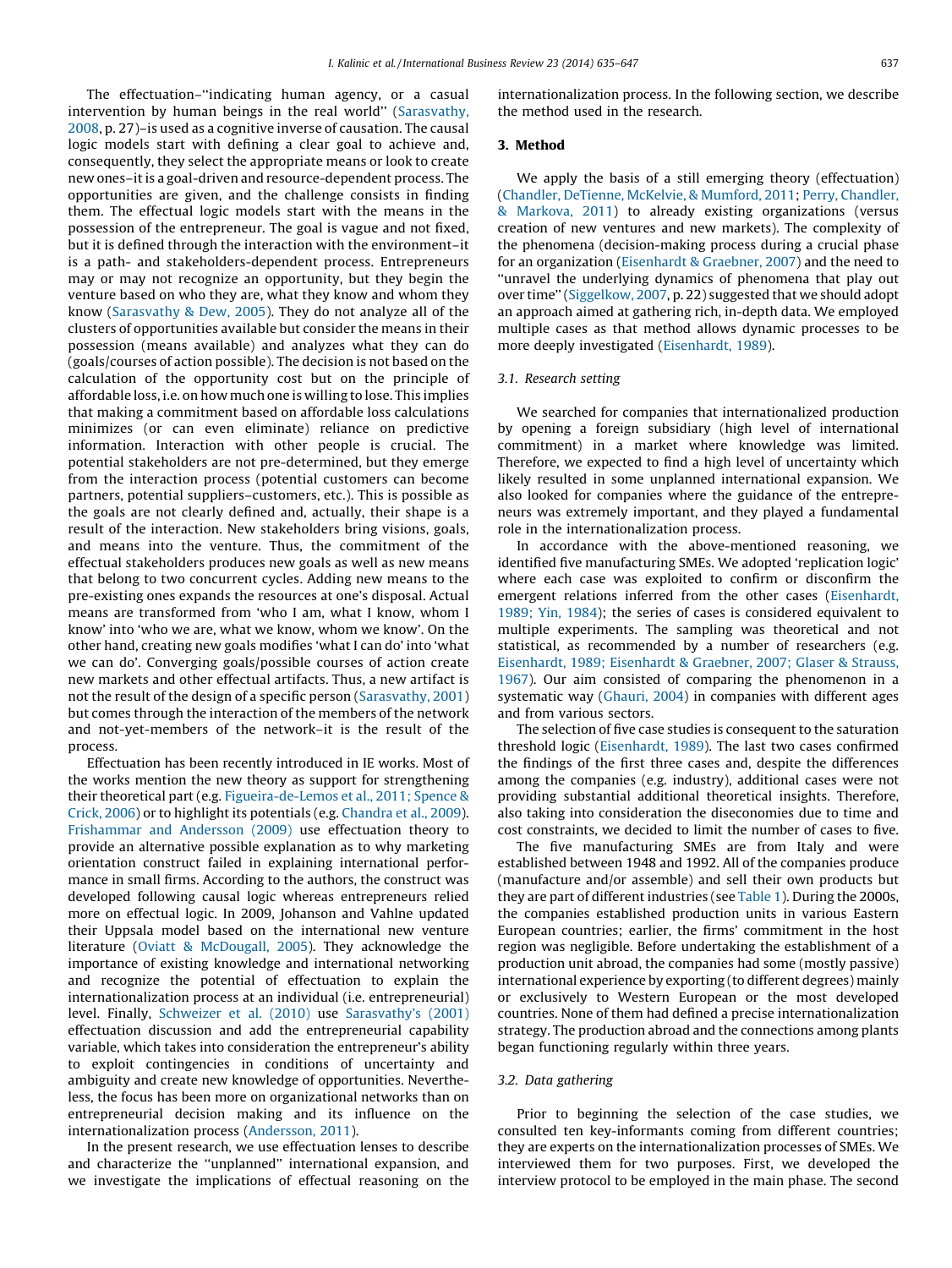#### <span id="page-3-0"></span>Case companies.

| Company'     | Industry sector | Year of establishing | Year of intl, of the production | Employees | Export $(\%)$ | Countrv  |
|--------------|-----------------|----------------------|---------------------------------|-----------|---------------|----------|
| Mechatronics | Electronic      | 1985                 | 2002                            | 55        | 25            | Slovakia |
| MetalWorking | Mechanical      | 1948                 | 2000                            | 180       | 45            | Slovakia |
| NiceCloth    | Apparel         | 1986                 | 2002                            | 135       | 83            | Romania  |
| AirPress     | Mechanical      | 1992                 | 2001                            | 45        | 40            | Bosnia   |
| Plastikona   | Plastics        | 1977                 | 2004                            | 60        | 30            | Serbia   |

<sup>a</sup> The names of the companies are disguised.

purpose consisted of compiling a list of companies suitable for the main phase of investigation.

Investigating decision-making is a very complex and challenging process. It is subject to distortions due to a number of reasons, e.g. attribution errors (Lovallo & [Kahneman,](#page-11-0) 2003), an interviewee's capability to recall events, and an interviewee's personal biases. Minimizing the effects of these distortions enhances the quality. Therefore, we utilized various sources and methods to gather data. The exploitation of interviews allows tracing the strategic decision process ([Larimo,](#page-11-0) 1995), and the best track of the process remains in the minds of those people who were directly involved in making decisions (Mintzberg, [Raisinghani,](#page-11-0) & Theoret, [1976](#page-11-0)). The employment of observations and organizational records, together with interviews, was important for triangulation in order to ensure the quality and reliability of the data ([Andersen](#page-11-0) & [Skaates,](#page-11-0) 2004; Ghauri, 2004).

# 3.2.1. Interviews

Before conducting the interviews, we explained the research, asked for permission to tape-record, and guaranteed anonymity. We took a retrospective perspective on a set of decisions spread over a time preceding the initiation of internationalization of production until three years later. During this period, it is reasonable to suppose that they completed the internationalization process and normalized the flow of information and goods among different facilities. We began by asking the informants to illustrate the company and the internationalization of the production. The decision of the international expansion and subsequent decisions were described in detail. We focused on describing the manner in which they were adopted and which were the most influential factors and people in decision-making.

# Table 2

Data sources.

Finally, we asked the interviewees to describe the expected and unexpected outcomes of the decision making process. We paid particular attention to the timing of different events and collected not only factual data but also the perceived decision behavior of the entrepreneur and the interpretation of the events.

For every case, we interviewed the entrepreneurs who were also the owners and founders of the companies (except for MetalWorking where he is the son of the founder). The entrepreneurs came from different educational backgrounds and working experience. The level of education ranges from a university degree to the first grade in high school. Regarding working experience, some of them have always worked in the same company, others have worked in other local SMEs, and still others have previously worked in large MNCs.

The entrepreneurs made all of the most important decisions regarding the internationalization process as it was a strategically crucial choice. Pilot consultants suggested also including other managers highly involved in the internationalization process as these highly knowledgeable informants view the phenomena from diverse perspectives ([Eisenhardt](#page-11-0) & Graebner, 2007). Our objective was not to determine the decision making process of the additional informants but to only employ them to reduce the possibility of random distortion [\(Larimo,](#page-11-0) 1995) and retrospective bias. In the event of discrepancies among respondents, we asked for further clarifications, thereby increasing the quality of the information collected.

The length of single interviews varied considerably (see Table 2) according to the interviewee's capability to recall events and to summarize the concepts, availability, and amount of information in his possession. All of the interviews were tape-recorded and subsequently transcribed verbatim. In order to reduce observation

|                                     |                                    | Company                        |                       |                       |                                    |                       |
|-------------------------------------|------------------------------------|--------------------------------|-----------------------|-----------------------|------------------------------------|-----------------------|
|                                     |                                    | Mechatronics                   | MetalWorking          | NiceCloth             | AirPress                           | Plastikona            |
| Interviews                          | Informants (hours<br>of interview) | Entrepreneur (3.5)             | Entrepreneur (2)      | Entrepreneur (4)      | Entrepreneur (5)                   | Entrepreneur (3.5)    |
|                                     |                                    | Sales manager (5)              | Commercial and        | Logistics             | Production                         | Production            |
|                                     |                                    |                                | Logistics manager (2) | manager $(2)$         | manager (2)                        | manager $(0,5)$       |
|                                     |                                    | Production<br>$m$ anager $(2)$ | General manager (3)   |                       |                                    |                       |
|                                     | Total hours of<br>interview        | 10.5                           | 7                     | 6                     | 7                                  | $\overline{4}$        |
| On-site visits                      | Sites visited                      | All                            | Production unit       | Cutting, sawing unit  | Assembling unit<br>Projecting unit | Production unit       |
|                                     |                                    |                                |                       | Designing unit        |                                    |                       |
|                                     | Number of visits                   | 6                              |                       | 2                     | 3                                  | 2                     |
| Internal and<br>public<br>documents | Examples                           | Business plan                  | Web-site              | Balance sheets        | Balance sheets                     | <b>Balance sheets</b> |
|                                     |                                    | <b>Balance sheets</b>          | Balance sheets        | Internal<br>documents | Web-site                           | Internal<br>documents |
|                                     |                                    | Web-site<br>Internal documents |                       |                       |                                    |                       |
|                                     | Number of<br>documents             | 7                              |                       | 3                     | 3                                  | 3                     |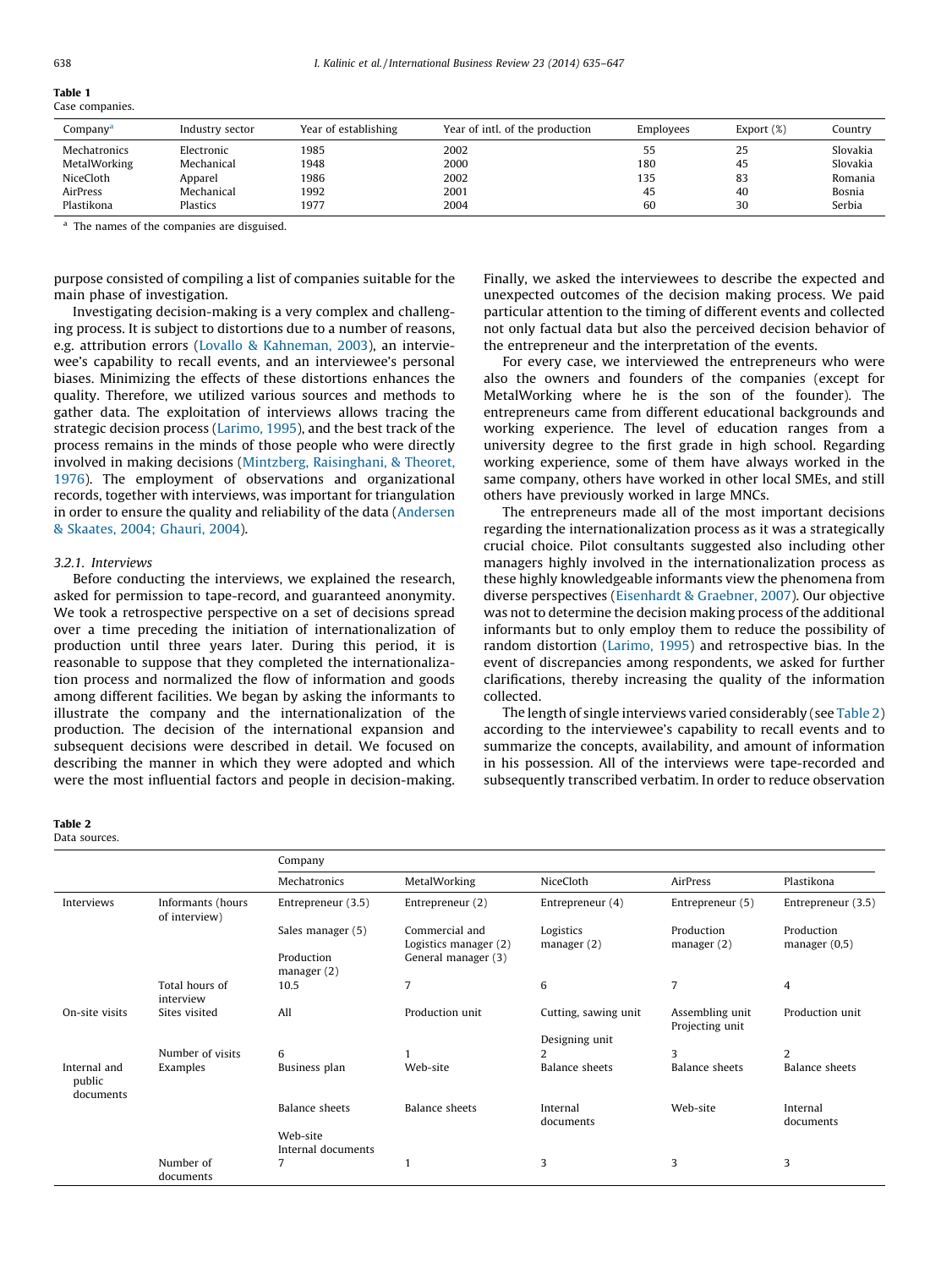bias (Voss, [Tsikriktsis,](#page-12-0) & Frohlich, 2002), to increase the 'creative potential of the study', and to 'enhance the confidence in the findings' [\(Eisenhardt,](#page-11-0) 1989), two investigators collectively conducted each interview. Within a half hour following the interviews, the interviewers compared impressions and made a note of them, which was subsequently attached to the transcription. All of the information collected was entered into a case study file. After the within-case analysis, we contacted each company for up to three follow-up interviews in order to check the analysis, to complete missing data, and to clarify conflicting outcomes.

#### 3.2.2. On-site visits

The visits were aimed at understanding the environment and consisted of getting in contact with employees and comprehending processes and products. In this manner, we were able to better understand some of the examples used by the interviewees. We conducted the interviews at the informants' company as well in order to make them feel more comfortable by speaking in their own environment. After each visit, the researchers annotated impressions and attached them to the case study file.

#### 3.2.3. Internal and public documents

Before, during, and after the visits and interviews, we collected a number of different documents (see [Table](#page-3-0) 2) which provided us with relevant archival data. We attached all of the documents to the case study file. The documents were analyzed and the relevant information summarized with tables when possible. We then exploited the accumulated information to complete the dataset and as a further check for the retrospective biases.

#### 3.3. Data analysis

We compared the information obtained through the interviews with that obtained from the analysis of the documents. In the event of discrepancies, we asked for further clarification in the follow up interviews. We also investigated the phenomenon by studying the companies' internationalization stories as the entrepreneur's decisions are well reflected in the SME's actions. In fact, in SMEs, the power of decision-making is habitually concentrated in one (the entrepreneur) or a few persons ([Andersson](#page-11-0) & Floren, 2008), and the role of the entrepreneur is crucial and predominant ([Bloodgood,](#page-11-0) Sapienza, & Almeida, 1996; Westhead et al., 2001; [Zucchella,](#page-11-0) Palamara, & Denicolai, 2007). During within-case analysis, we adopted the coding techniques suggested by [Strauss](#page-11-0) [\(1987\).](#page-11-0) We first clustered the companies' interviews into two large first order categories. The categories are the story of internationalization and the key decision-making moments. Afterwards, we divided each category into second order categories. Finally, we wrote the single case stories with the intent of identifying missing or contradictory information.

Subsequently, cross-case analysis was conducted by adopting the techniques suggested by Miles and [Huberman](#page-11-0) (1994). We examined the similarities and differences among the cases and analyzed them in pairs. The similarities were grouped together and retested in each case. In the analysis, we employed widely tabular displays (Miles & [Huberman,](#page-11-0) 1994). We exploited the dynamic model of Effectuation to analyze the international expansion from a decision-making perspective and to assess whether the decisionmaking had followed a more causal or effectual logic. The iteration among data, theory, and the conclusions was constant, thus resulting in a refinement of the propositions.

The coding and the analysis were conducted independently by the two researchers involved in the interviewing process, and the information that emerged was then reviewed by the third researcher (not involved in the interviewing process). The first two researchers are from the operations management and international business field, whereas the third is from the entrepreneurship field. The coding of the two researchers overlapped approximately 90%. In the event of a disagreement, we discussed the differences in detail by going back to the source data in order to verify the collected information, enhance the coding quality, and gain a deeper and more critical understanding of the phenomenon. Subsequently, as there were no radical differences, we integrated the different positions into one.

#### 4. Evidences of the internationalization process

In order to summarize the outcomes from the richness of the collected data, we recall exemplary details and quotations from the cross-case analysis while we use tables (3 and 4) to present the cross-case empirical evidence in a systematic way.

Each company operates in a specific environment. Identifying the characteristics of the environment is important to contextualize the findings and to set the limits and the generalizability potentials. The empirical evidence suggests three main aspects: the entrepreneurs possessed a limited knowledge of the host market, they did not know how to and did not prepare an internationalization plan, and most of their actions preceded the collection of information.

First, the general knowledge about the host countries was scarce because, only ten years earlier, a large number of the countries were behind the Iron Curtain. Although the mentioned countries had undertaken a path toward an integration with EU laws, at the beginning of the 2000s, there were still remarkable differences not only from administrative point of view but also cultural and economic. At the moment of the FDI, the entrepreneur perceived the countries at a psychic distance ([Johanson](#page-11-0) & Vahlne, [1977\)](#page-11-0) and the level of uncertainty was high–they did not know what expect.

Secondly, the entrepreneurs had set a general goal, i.e. they wanted their firm to survive or to expand. However, how to benefit from the internationalization and which kind of internationalization to perform was not clear. The general goal had not been translated into specific ''sub-goals that can be actually acted upon'' ([Sarasvathy,](#page-11-0) 2008, p. 113). The definition of sub-goals followed the action. Even without a clear idea, the entrepreneurs decided to act and interact with the environment. It resulted in a more precise redefinition of the initial objective. The sub-goals, such as the choice of the foreign country, the partners, the type of internationalization, and the operations to be internationalized are all products of the interaction with other people that may come on board and become effectual stakeholders.

Thirdly, the entrepreneurs were simply not able to estimate the value of most information or to be sure which information they would need. They did not have any previous experience in establishing a subsidiary, and their knowledge of the foreign market was limited. At the same time, they did not have people with such knowledge within the company; the environmental isotropy stressed the importance of interacting with other people and the necessity of taking some of them on board.

In the remaining part of the section, we report the empirical evidence of the internationalization phenomenon under observation.

#### 4.1. Starting point: means available and possible actions

Traditional theories and best practices suggest to collect information (e.g. perform in-depth market researches), identify different scenarios (e.g. ask for help to consulting companies), select a clear goal and transform it in specific lines of action. Instead, the entrepreneurs had the need and/or wish to act immediately without waiting for learning. The entrepreneurs were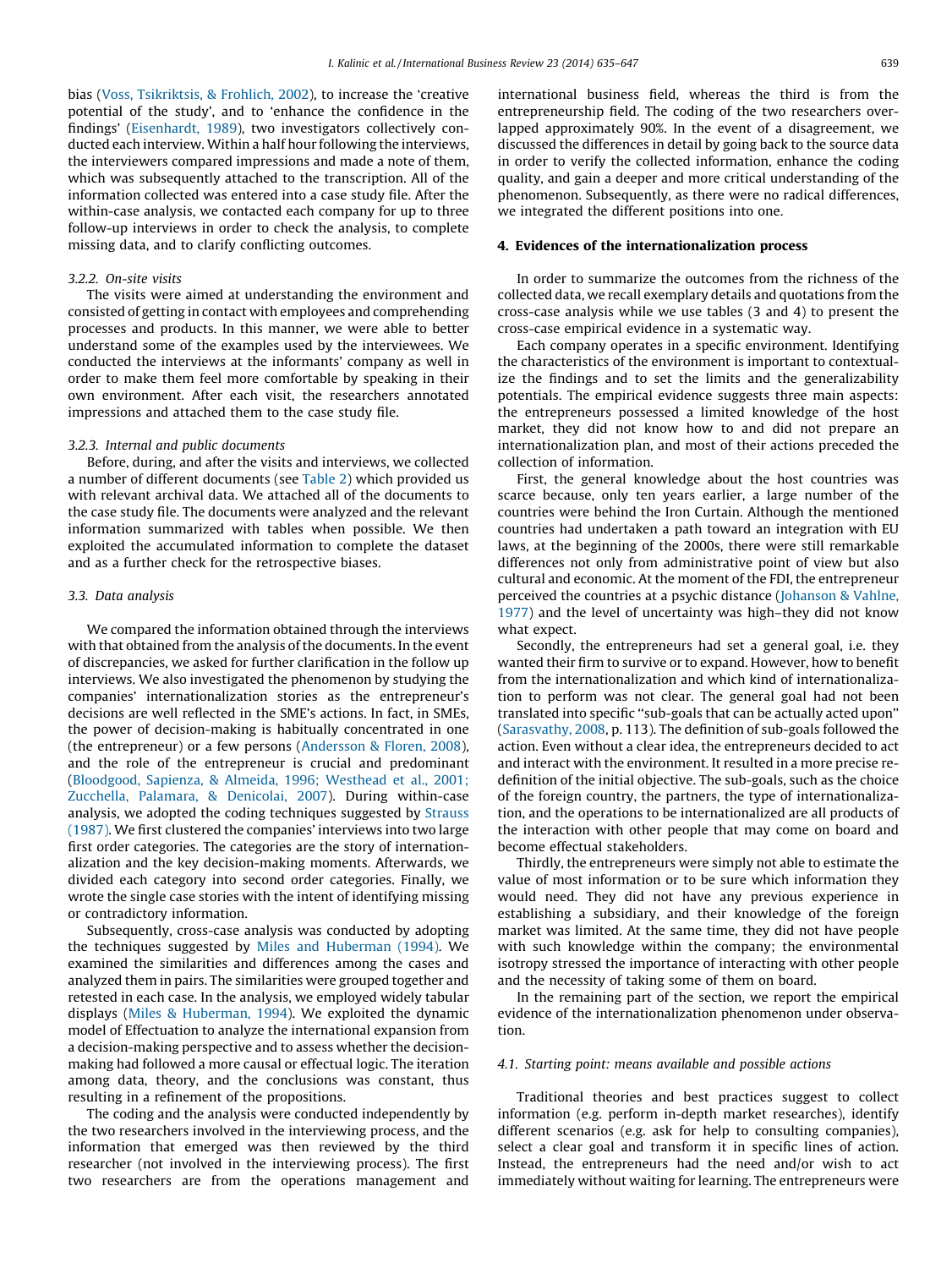<span id="page-5-0"></span>convinced that they knew their products. They thought that being able to produce them in Italy would afford them the capability to do so abroad. However, they missed knowledge about the incoming market and did not have experience in FDI. The previous internationalization efforts consisted mainly of indirect exports to neighboring countries that did not affect the internal identity of the entrepreneurs. NiceCloth entrepreneur says:

''Our product is very complex. [. . .] We are very good at cutting different materials with different specifications and assembling them with different patterns. This is our specialty! Just thinking about doing this abroad terrifies me! But. . . when the pressure increases, you are forced to take other paths into consideration. . .''

The entrepreneurs asked themselves: ''What can I do? How can I act?''. From people they know (their local network), they heard about favorable conditions in certain Eastern European countries. The entrepreneurs chose the first country that satisfied the main goal (e.g. lower production costs) and where the other factors were not disturbing ones; albeit, they still did not decide about the form of FDI. The comparison with the alternative countries was limited or totally nonexistent.

# 4.2. How the interaction with other people took to the international commitment

At this point, the destination was selected; but, entrepreneurs did not have previous experience in internationalizing production and did not know what the possibilities actually were and, consequently, the steps to follow. The interaction with people and integration on board of new stakeholders re-defined the initial goals in all companies (see Table 3). For example, AirPress, having aimed at selling in Serbia, established a joint venture in Bosnia where they assembled the products to sell in Bosnia and Serbia. In case of MetalWorking, the entrepreneur, having aimed at finding some cheaper subcontractors, took over a company in Slovakia and

verticalized a number of operations. The interaction and integration did not instantly occur but was a cyclical and continuous process that, with the passing of time, brought a more clear idea in the entrepreneur's mind about how to proceed abroad. Hereinafter, we illustrate how the entrepreneur's initial, general, and vague objective was transformed into an effectual commitment through interaction with other people and integration of new and unexpected stakeholders.

MetalWorking's entrepreneur, thanks to one of his own managers, contacted a decades old Slovakian company. Pushed by the low cost of the semi-manufactured products and by the opportunity to substitute a relevant number of small subcontractors with a unique partner, the entrepreneur decided to initiate a long-term relationship with the Slovakian company. After some months, the Slovakian company faced bankruptcy for reasons formerly unknown to the Italian machine producer. Thus, the entrepreneur made the decision to take over the Slovakian company and its top management. The entrepreneur explained the main reason driving the decision: ''. . .the first thing I considered was that finally we'd manufacture the machines alone!''.

Originally, AirPress visited Serbia with a business mission organized by the Chamber of Commerce and guided by AirPress's entrepreneur. The goal was to explore the lay of the land for a potential distributor in that country. The entrepreneur met a Bosnian who was selling the compressors in Serbia and Bosnia. They established a commercial collaboration, which was almost immediately transformed into a joint venture in Bosnia. The AirPress's entrepreneur told Bosnian partner:

''We offer you the production know-how. You have the possibility to be present on the territory. Let's do something together, and let's see whether it's possible to assemble the product in Bosnia''.

In fact, AirPress's entrepreneur realized the potential of the new distributor, the lower labor cost in Bosnia and, above all, the necessity for the distributor to know the product better in order to

Table 3

From the initial objective to the international commitment.

| Company      | Initial objective                                                                              | Initial information's<br>network                                    | Stakeholders integrated<br>on board                         | First operations abroad                                                                             | Unexpected impact                                                                                                                                                                                          |
|--------------|------------------------------------------------------------------------------------------------|---------------------------------------------------------------------|-------------------------------------------------------------|-----------------------------------------------------------------------------------------------------|------------------------------------------------------------------------------------------------------------------------------------------------------------------------------------------------------------|
| Mechatronics | Assembling abroad<br>(subcontractor)                                                           | Political institution<br>(entrepreneur member of<br>the board)      |                                                             | Green field factory in<br>Slovakia                                                                  | Creation of an industrial<br>zone in a Slovakian town<br>(agreement with the local<br>institutions to provide<br>infrastructures for the<br>Mechatronics's subsidiary<br>and other potential<br>investors) |
| MetalWorking | Substitute Italian<br>subcontractors with low<br>cost ones<br>Outsource in low-cost<br>country | Own manager's personal<br>connections (with a<br>Slovakian factory) | Slovakian company's<br>management                           | Acquisition of a big<br>company in Slovakia<br>internalized some<br>operations                      | Creation of independent<br>sister company in<br>Slovakia                                                                                                                                                   |
| NiceCloth    | Find subcontractors that<br>disappeared in Italy -                                             | Friends entrepreneurs<br>operating abroad (in<br>Romania)           | Italian manager operating<br>since many years in<br>Romania | Green field company in<br>Romania                                                                   | Local network of<br>subcontractors                                                                                                                                                                         |
|              | Outsource in Romania<br>(externalize the<br>operations)                                        |                                                                     |                                                             | kept the operations<br>internally                                                                   |                                                                                                                                                                                                            |
| AirPress     | Extend market                                                                                  | Chamber of commerce<br>(entrepreneur member of<br>the board)        | Bosnian distributor                                         | Joint venture in Bosnia -<br>assembling, selling and<br>after-sales service in Bosnia<br>and Serbia | Creation of independent<br>sister company in Bosnia                                                                                                                                                        |
|              | Selling in Serbia                                                                              |                                                                     |                                                             |                                                                                                     |                                                                                                                                                                                                            |
| Plastikona   | Produce abroad                                                                                 | Own employees (70%<br>Serbian immigrants)                           | Own Serbian employees                                       | Green field factory<br>in Serbia                                                                    | Local network of<br>subcontractors                                                                                                                                                                         |
|              |                                                                                                |                                                                     | Italian manager operating<br>in Serbia                      |                                                                                                     | Creation of independent<br>sister company in Serbia                                                                                                                                                        |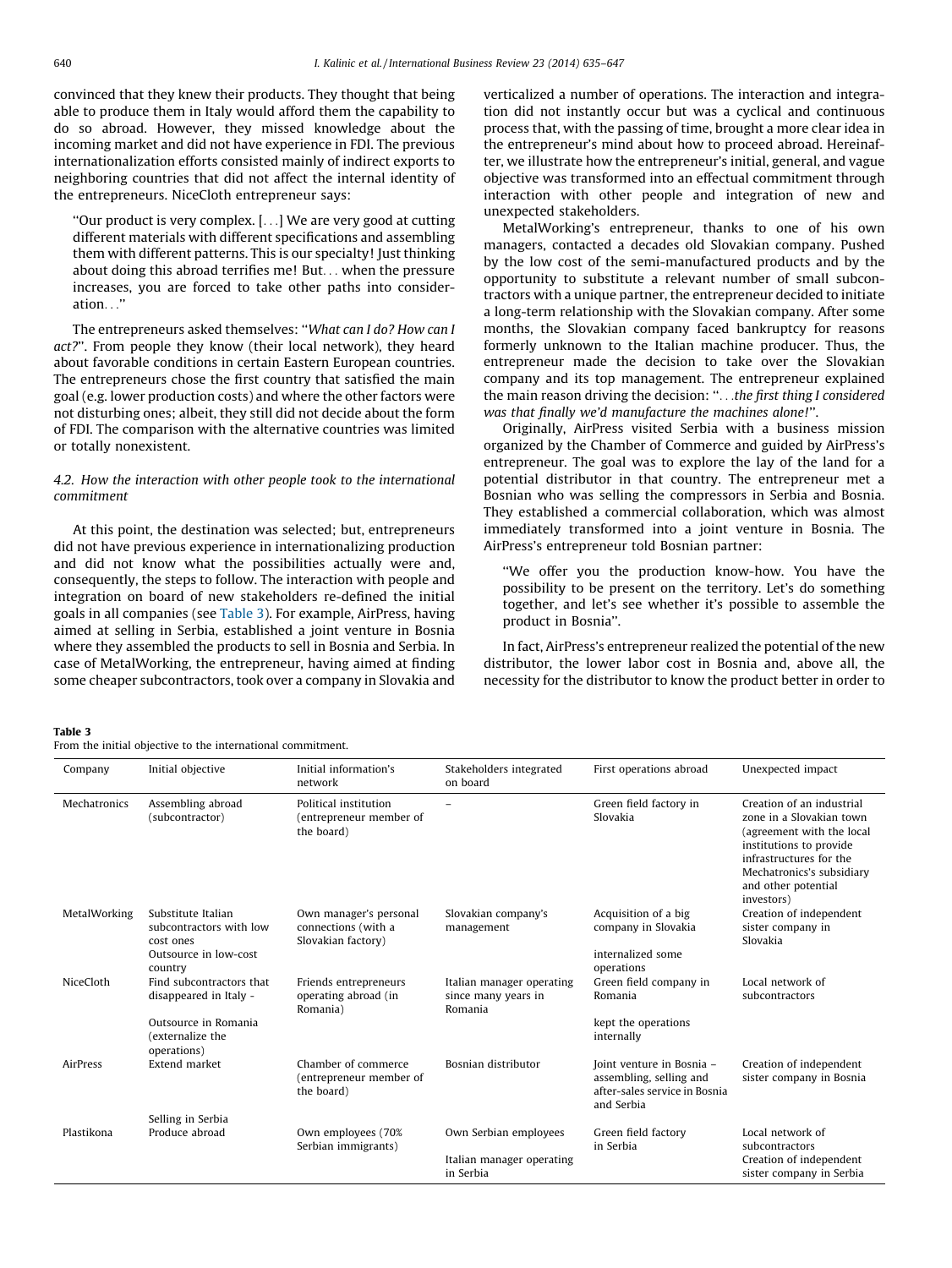<span id="page-6-0"></span>be able to provide post-sales service (key factor in the sector). The distributor considered the chances to increment the turnover and become a distributor of his own products and, thus, accepted the offer.

After beginning the production unit abroad, two facts were presented to the entrepreneurs. First, they would have new means at their disposal and, secondly, they would be able to extend the objectives of the commitment. In the following two sections, we describe how the companies changed consequent to the specific path followed.

# 4.3. Creation of new means (for the internationalization)

The establishment of a production unit abroad provided companies and entrepreneurs with new means. They expanded their resources and knowledge through interaction with other people, by 'taking on board' new people (effectual stakeholders), and through direct experience. The specific path followed had three main consequences on the management and the entrepreneurs.

First, it changed them and their perception of themselves. The entrepreneur and the management, as well as the low-level employees, consider now their company as a small international firm. AirPress's entrepreneur says:

''[Workers] changed. Before there was a tendency to say: 'No, no!' to internationalization. They were afraid about losing their jobs, as the production would be transferred abroad. But, after a year and a half they realized that production increased also thanks to the [Bosnian] subsidiary. They realized: 'Ah, ok! We can repeat the stuff [internationalization].'. Today, they are open to new experiences; they ask us to go even more international! ''

Consequently, the management changed the way of presenting the company toward both the clients and the employees. For example, Plastikona presents itself to the clients as a flexible international company, although still medium-sized. They are capable of delivering products at a lower price but with a longer delivery time (by producing in Serbia) or, vice versa, at a higher price and shorter delivery time (by producing in Italy). AirPress and MetalWorking use the new branding to communicate that they are capable of locally providing high level, after-sale assistance. On the other hand, when hiring new personnel, the companies emphasize the importance of having international experience in the job description. Plastikona's entrepreneur, speaking about the workers' attitude toward the internationalization of the activities, says:

''At the beginning there's a lot of resistance, it seems that you want to take everything from them [employees]! [. . .] But with the passing of the time people understood. [. . .] When they [employees] realized that the factories that hadn't internationalized were bankrupting and our company grew and became larger, this was a source of pride! From being a negative thing, it became something very positive.''

Secondly, the path followed extended the knowledge in the entrepreneur's and management's possession. The entrepreneurs and the companies learned how to establish a subsidiary abroad. They learned what kind of problems could arise and what kind of professional support (e.g. juridical, accounting) they would need. Every entrepreneur took internationalization as a challenge. They did not know what to expect or whether they were able to accomplish it. But now, they and their companies are aware of their potentials: although small, they can go international. AirPress's entrepreneur states:

''Definitely [the internationalization experience in Bosnia] from the strategic point of view told us: 'Ok! We can do it!'. In other words, we can go to India, we can go... I mean, often the difference between thinking and making it happen consists in being convinced that you can do it. ''

Thirdly, the path extended the network of the people they know by the entrepreneur, management, and employees first coming in contact with the foreign subsidiary and establishing professional and personal relations with the foreign employees and other people in the foreign country. Second, the entrepreneurs and management met professional experts in international business. They supported the companies in bureaucratic, legal and administrative issues; in addition, AirPress, Mechatronics and Plastikona employed a person capable of speaking the local language to manage administrative issues. In this way, the companies extended the means at their disposal by integrating them among their own resources. This increased the general attitude in understanding specific foreign cultural, mental, religious, and linguistic aspects. NiceCloth's entrepreneur reported:

''[Internationalization] is a great aid because it allows us to penetrate and to understand certain dynamics. [. . .] Now we've made an [international] experience; it allows us to think and to be open to any possible future event. ''

The followed path allowed all the entrepreneurs to take further international expansions into consideration (see Table 4). The following internationalizations involved fewer efforts thanks to the experience acquired and means available. In other words, the entrepreneur and managers knew what to do. AirPress's entrepreneur is convinced that ''after the experience in Serbia, establishing a factory in Brazil was easy! We knew what to do''.

It is interesting to notice that, in subsequent expansions abroad, AirPress, Plastikona, MetalWorking, and partially Mechatronics and NiceCloth, followed a more systematic approach, adopting causal rather than effectual logic in making decisions. They began with a concrete problem; they identified a number of possible solutions by evaluating the pros and cons of each. They reduced the choice to two or three solutions with the best scenarios, then analyzed them more in-depth and, finally, they implemented the solution with the best scenario. The action followed the collection of information and careful planning of activities. When AirPress decided to enter the South-American market, the entrepreneurs

#### Table 4

Further internationalizations and the activities of the subsidiaries.

| Company                    | Further internationalizations (already performed) |                                                                | Internationalizations being planned (not yet performed) |                                 |  |
|----------------------------|---------------------------------------------------|----------------------------------------------------------------|---------------------------------------------------------|---------------------------------|--|
| <b>Activities</b><br>Where |                                                   |                                                                | Where                                                   | Activities                      |  |
| <b>Mechatronics</b>        | China                                             | Production, sourcing, selling                                  | $\overline{\phantom{0}}$                                |                                 |  |
| MetalWorking               | England                                           | Projecting                                                     | Turkey or Brazil                                        | Production                      |  |
| NiceCloth                  | Albania                                           | Production + differentiation of<br>core business (real estate) | -                                                       |                                 |  |
| AirPress                   | <b>Brazil</b>                                     | Production, sourcing, selling                                  | -                                                       |                                 |  |
|                            | Poland                                            | Production, selling                                            |                                                         |                                 |  |
| Plastikona                 | $\overline{\phantom{0}}$                          |                                                                | Arabia or Bulgaria                                      | Production, selling or sourcing |  |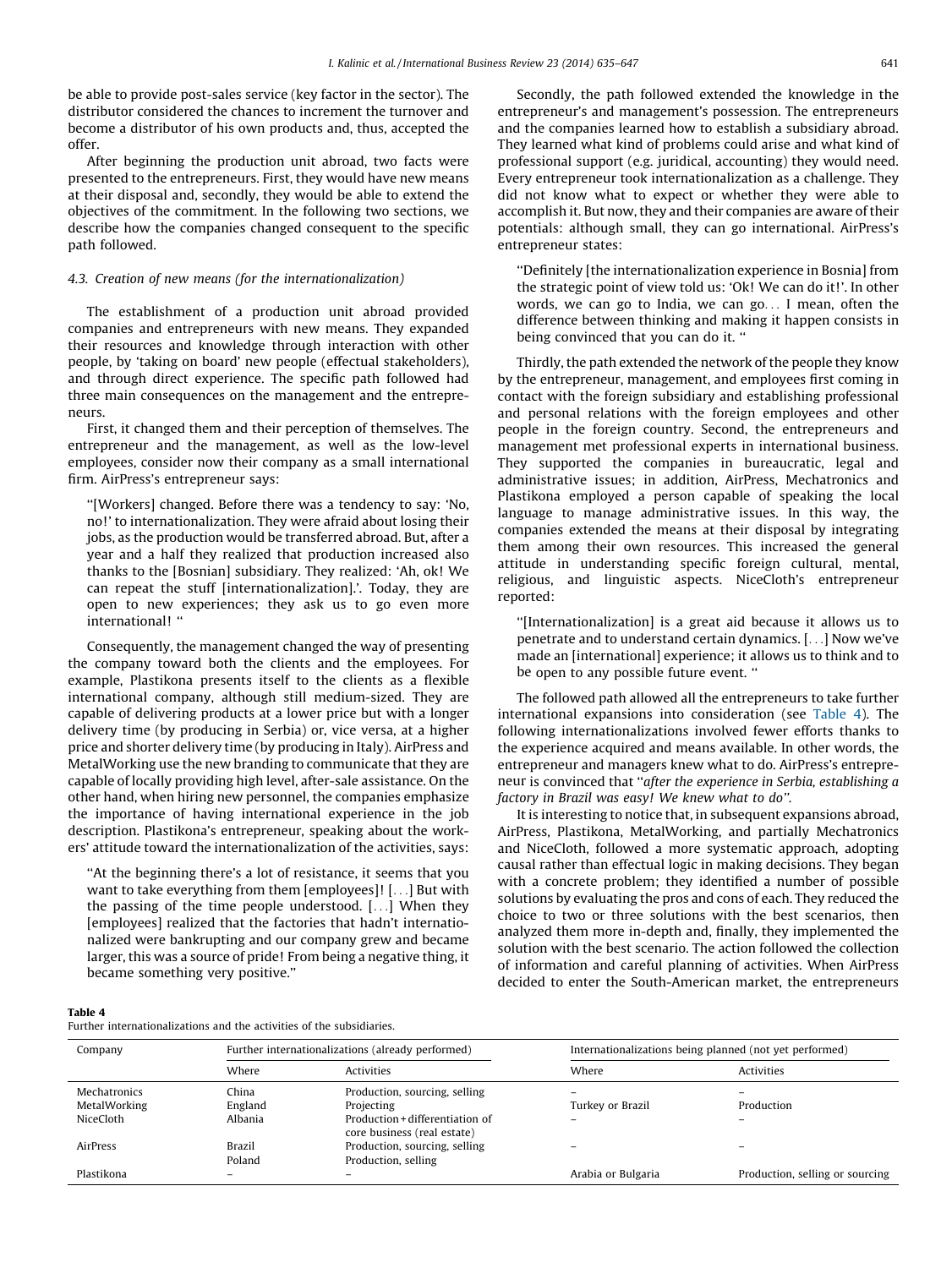took the market potential of each country into consideration and chose Brazil as the most promising. In order to enter into the market more effectively, they looked for a company capable of (in order of importance): marketing, providing post-sales service, manufacturing and designing the compressors. The first research produced a total of about 20 potential partners. Out of the 20 chosen, three companies with equivalent technical skills were chosen for a more in-depth investigation. The entrepreneurs then decided to begin a joint venture with the company whose entrepreneur had Italian origins and could speak Italian, thus, the communication was less problematic.

Concluding, in all cases, different self-perception, extension of knowledge, and extension of the international network expanded the resources available to the companies. The originally locally oriented SMEs became truly international SMEs, able to operate globally (e.g. China, Brazil). Their entrepreneurs, their management, and also, to a certain extent, their employees considered opportunities/threats coming from different corners of the world.

# 4.4. Re-definition of goals and creation of the international venture

Generally, the companies established foreign subsidiaries with the initial goal to make them work as mere production units of the Italian factory independent from the local territory. The entrepreneurs' idea consisted in executing abroad the simplest operations and operations with a high incidence of the workforce, thus exploiting lower production costs. The specific path followed during the internationalization, the interaction with other people, and the establishment of a company in collaboration with (unexpected) stakeholders (e.g. local managers, own employees) redefined and specified the objectives of the foreign subsidiary.

When Plastikona began operations in Serbia, they rented a small shed and transferred some presses from their Italian factory (the ones with the highest incidence of workforce). By the end of the first year, the entrepreneur decided to increase the number of operations by transferring other presses. Afterwards, new presses that had not been previously owned were acquired only for the Serbian factory. Thus, productions currently in Serbia and in Italy are distinct. The Italian factory manufactures products that require big-sized presses and a high level of automation; the Serbian factory owns medium-sized presses. Additionally, the production knowledge of some products is mainly in Serbia as their production was initiated directly in the subsidiary. Some local Serbian companies noticed the presence of the subsidiary and contacted it. Therefore, Plastikona's subsidiary unexpectedly extended its activities by selling finished products and acquiring raw materials locally. Plastikona's general manager states:

''. . . now [3,5 years after establishing the subsidiary] we are starting to take some jobs in Serbia. . . now that they [Serbian companies] understand that we mold there.[. . .] They arrived in the subsidiary and asked us whether we are capable of molding beer cases for them.''

Among the first people to work for the Serbian subsidiary were Serbs that had previously worked for Plastikona in Italy. The majority of the workers in the Italian factory are Serbian immigrants and some of them accepted transfer. One of them, after having worked four years for the subsidiary, decided to establish his own small factory in the same sector. Plastikona seized that opportunity and supported him during the initial phases by providing him with some small presses. Due to that occurrence, the entrepreneur identified other subcontractors and created a subcontractors' network in Serbia such as that which was already present in Italy. At the same time, they increased the investments in Serbia by building a new, larger building including a warehouse and office space. Despite the initial prudential plan, the entrepreneur now intended instead to set up a more independent subsidiary with its own sales and purchasing departments. Plastikona's general manager says:

''In Serbia, we need to create a company that remains linked to us, but that company has to become progressively more independent. They don't have to send me back the goods. [. . .] We want to provide the subsidiary with their own local clients. [. . .] There will be an independent sales office. . .''

Concluding, after a few months of initiating the production abroad, the new objectives included the extension and definition of operations in the foreign subsidiary, extension and definition of activities of the foreign subsidiary, and connection of the foreign subsidiary with the local territory (see [Table](#page-8-0) 5). Therefore, the subsidiaries became a new artifact through the interaction with other people met along the way and by the modification of the objectives through the entrance of new stakeholders.

To summarize, the analysis suggests that the results of the internationalization process are threefold: new goals, new means and new artifacts. New goals consist of defining operations and extending activities assigned to the foreign subsidiary. New means are the resources acquired and the capabilities developed that are necessary for further internationalizations (see [Table](#page-6-0) 4). New goals contributed to the creation of a new artifact; an effectual sister factory with its own structure able to contribute actively to the newly formed international group (see [Table](#page-5-0) 3). New means expanded the resources in the possession of SMEs; the original locally oriented SMEs became truly international SMEs able to operate globally as is witnessed by further internationalizations.

Analysis of the empirical evidence in the five cases of ''unplanned'' internationalization suggests that the context in which entrepreneurs make decisions during the internationalization process is complex and may have characteristics similar to the effectual problem space. Before or while investing in the foreign country, it is complicated for the entrepreneurs to develop different possible scenarios due to the lack of information or capabilities (high uncertainty), the initial goal can be vague and not developed in sub-goals (goal ambiguity), and it is difficult to know which information in the environment is valuable (environmental isotropy). Therefore, the companies do not prepare a business plan attempting to predict the correlation between the investment and profit. The entrepreneurs advance by investing time and resources that they could take away from the home company without damaging it, thus limiting the risk (i.e. following affordable loss principle). They proceeded carefully, always maintaining the possibility to retreat even though they rapidly increased the number of employees, the number of activities, and their complexity.

Notwithstanding, we noticed a potential difference between the dynamic model of effectuation presented by [Sarasvathy](#page-11-0) and Dew [\(2005\)](#page-11-0) and what we discovered. The entrepreneur initiates the decision-making process by analyzing 'Who I am' and 'What I know'; but the analysis of 'Whom I know' tends to come after investigating 'What I can do'. We suppose that the difference consists in the fact that the entrepreneurs in the considered companies are experienced as in Sarasvathy and Dew's work, but they are part of already existing organizations (SMEs). When facing a problem, they tend to understand at first glance the possible solutions basing their evaluation on the capabilities and resources already owned by their SMEs and address the network only if the solutions cannot be identified. Nevertheless, this difference is, in our opinion, limited and does not compromise the applicability of the model. In the following section, we discuss the implication of the effectual decision-making on the internationalization process.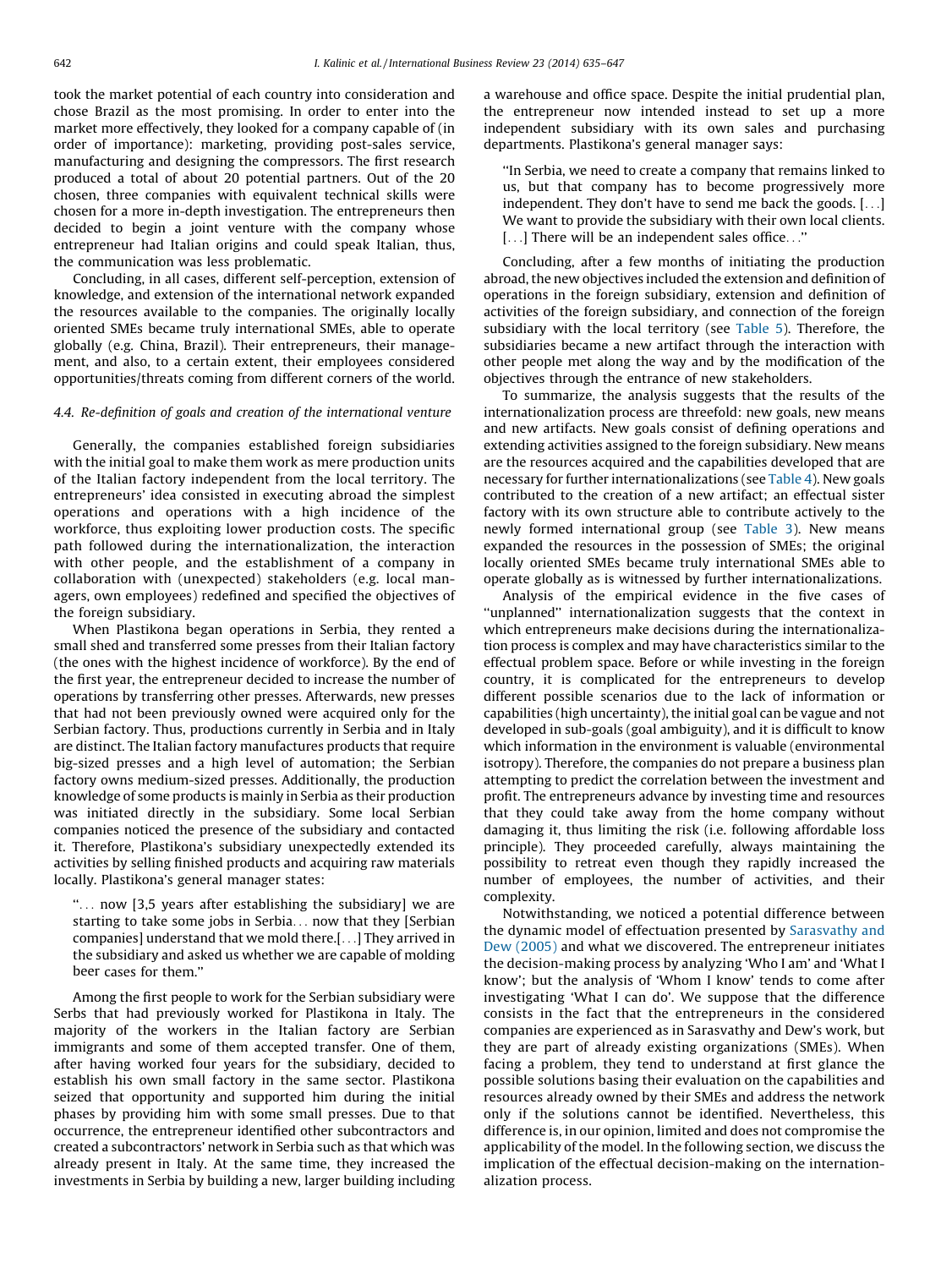#### <span id="page-8-0"></span>Table 5

Unexpected goals and new means.

| Company      | Unexpected operations                                                                                  | Unexpected activities                                                              | Unexpected<br>interna-<br>tional attitude                         | New know-how                                                                                           | Network extension                                                                                                           |
|--------------|--------------------------------------------------------------------------------------------------------|------------------------------------------------------------------------------------|-------------------------------------------------------------------|--------------------------------------------------------------------------------------------------------|-----------------------------------------------------------------------------------------------------------------------------|
|              | [Unexpected goals]                                                                                     |                                                                                    |                                                                   | [New means]                                                                                            |                                                                                                                             |
| Mechatronics | Extended the number of<br>products (more complex)<br>assembled in Slovakia                             | Accounting for the<br>subsidiary performed<br>in Slovakia (not by<br>Italian unit) | Self-confidence<br>(perception that they<br>can go worldwide)     | Knowledge about how to<br>establish a subsidiary<br>abroad (and in general how<br>to go international) | Availability of professionals<br>in international business:                                                                 |
|              | Extended the number of<br>operations (more complex)<br>performed in Slovakia                           |                                                                                    | Internationally<br>experienced workforce                          |                                                                                                        | - company consultant in<br>internationalization<br>processes<br>- company employer<br>expert in international<br>accounting |
| MetalWorking | Extended the number of<br>products (more complex)<br>assembled in Slovakia                             | Projecting, sourcing<br>and selling units in<br>Slovakian subsidiary               | Self-confidence<br>(perception that they<br>can go international) | Knowledge about how to<br>establish a subsidiary<br>abroad (and in general how<br>to go international) | Availability of professionals<br>in international business:                                                                 |
|              | Internalized new<br>operations (e.g. painting) in<br>the subsidiary                                    | After sale service<br>provided directly by<br>Slovakian subsidiary                 | Internationally<br>experienced and<br>oriented workforce          |                                                                                                        | - international managers                                                                                                    |
|              |                                                                                                        |                                                                                    |                                                                   |                                                                                                        | - experts in international<br>accounting<br>- experts in international<br>trade                                             |
| NiceCloth    | Extended the number of<br>products through the<br>identification of new<br>subcontractors              | Outsourcing in<br>Romania (extended<br>portfolio of products)                      | Self-confidence<br>(perception that they<br>can go international) | Knowledge about how to<br>establish a subsidiary<br>abroad (and in general how<br>to go international) | Availability of professionals<br>in international business:                                                                 |
|              | Internalized new<br>operations (e.g. cutting) in<br>the Italian factory                                | Differentiating the core<br>business                                               | Internationally<br>collaborative<br>workforce                     |                                                                                                        | - experts in international<br>trade<br>- international managers                                                             |
|              |                                                                                                        |                                                                                    |                                                                   |                                                                                                        | - experts in customer<br>duties                                                                                             |
| AirPress     | Extended the number of<br>products (more complex)<br>assembled in Bosnia                               | Sourcing in ex-<br>Yugoslavia                                                      | Self-confidence<br>(perception that they<br>can go worldwide)     | Knowledge about how to<br>establish a subsidiary<br>abroad (and in general how<br>to go international) | Availability of professionals<br>in international business:                                                                 |
|              |                                                                                                        | After sale service<br>provided directly by<br>Bosnian subsidiary                   | Workforce supportive<br>of internationalization<br>strategy       |                                                                                                        | - experts in international<br>accounting                                                                                    |
|              |                                                                                                        |                                                                                    |                                                                   |                                                                                                        | - experts in customer<br>duties<br>- experts in international<br>trade                                                      |
| Plastikona   | Started production of new<br>products through the<br>acquisition of new<br>machines for the subsidiary | Selling in Serbia                                                                  | Self-confidence<br>(perception that they<br>can go international) | Knowledge about how to<br>establish a subsidiary<br>abroad (and in general how<br>to go international) | Availability of professionals<br>in international business:                                                                 |
|              | Differentiated the<br>operations between Italian<br>factory and Serbian<br>subsidiary                  | Outsourcing in Serbia                                                              | Image of flexible<br>international company                        |                                                                                                        | - company employer<br>expert in Serbian<br>accounting                                                                       |
|              |                                                                                                        |                                                                                    | International<br>supportive workforce                             |                                                                                                        | - experts in international<br>trade                                                                                         |

# 5. Discussion

We noticed that entrepreneurs, when dealing with foreign market expansion decisions, prefer causal over effectual logic if information availability and information processing capabilities allow it. From the analysis, it emerges that the entrepreneurs instinctively begin approaching the problem with causal modus operandi; nevertheless, if it appears too complex, they pass smoothly to the effectuation logic. Often, when posing the question: ''Did you develop any business plan before the first FDI?'', the entrepreneurs answered affirmatively, but we then discovered that the business plan was nothing more than a draft. Actually, the decisions were made once the internationalization was in the process according to the means available and interaction with people. On the contrary, we found that, in the

subsequent expansions abroad, the entrepreneurs employed a more systematic approach moving closer to casual logic in decision-making. In fact, there was a good match between subsequent FDIs and corresponding business plans. This is probably due to learning from the first production-oriented internationalization which information is crucial and which variables are important to be taken into consideration.

This is not surprising since [Johanson](#page-11-0) and Vahlne (2009: 1423) consider ''the effectuation process as developed by Sarasvathy to be fully consistent with our [Uppsala] model'' and [Schweizer](#page-11-0) et al. [\(2010\)](#page-11-0), based on effectuation theory, include entrepreneurial capabilities in the model that supplement knowledge and opportunities. They argue that the entrepreneur, with the ability to exploit contingencies and create new knowledge of opportunities, has an advantage in an uncertain international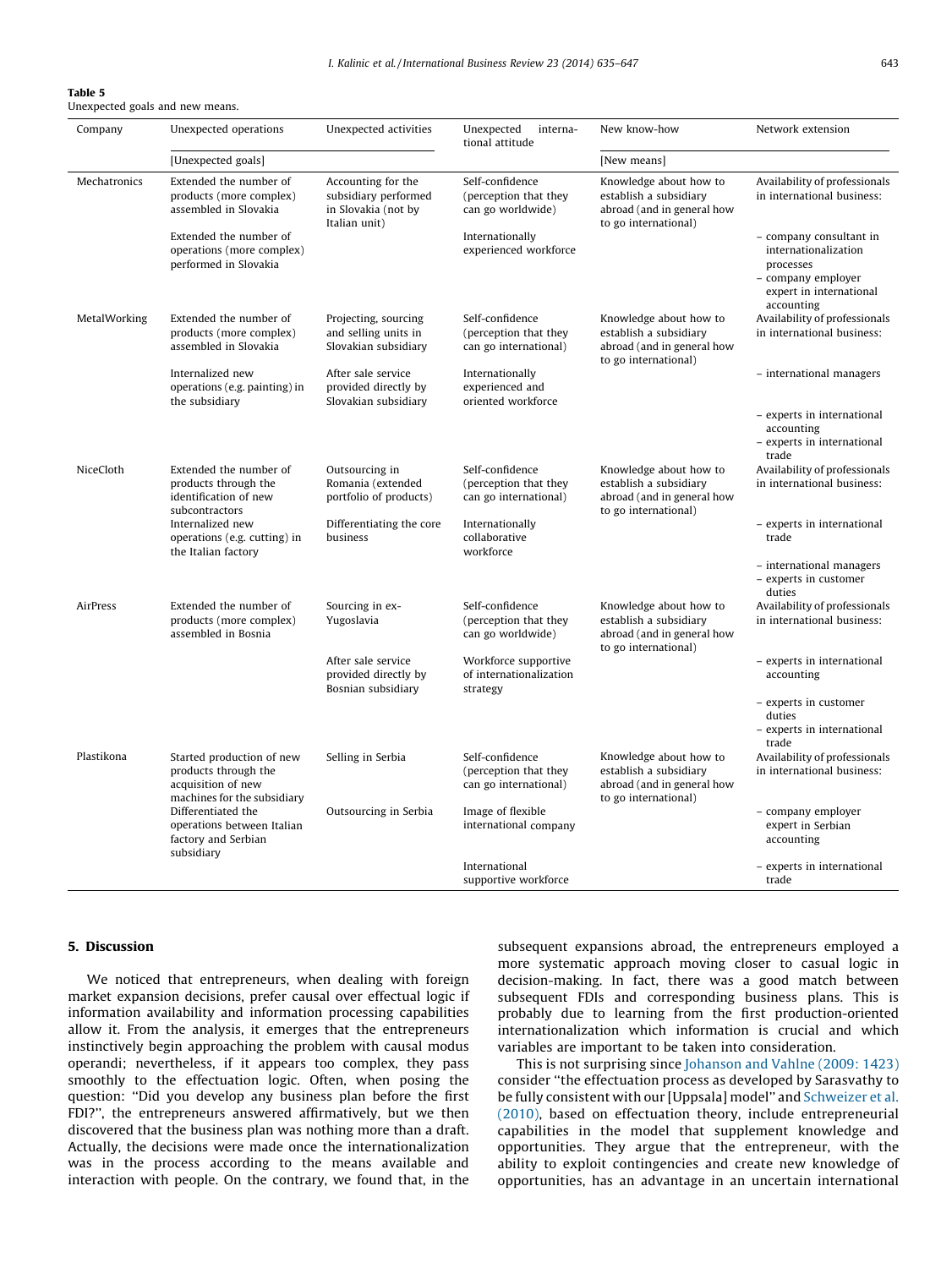environment; however, in the Uppsala model, (international) commitment and learning are still strictly interrelated. We discovered that acting can considerably precede learning (in the reported cases, the level of knowledge of the foreign market is limited although the type of international commitment is high since inception). Entrepreneurs may change the direction or the level of the international commitment without basing the decision on what they have learned during the process. Given the high level of uncertainty, the acquired knowledge might be not enough to develop the general goal in sub-goals and in specific lines of actions, but the entrepreneurs act based on the means available following the affordable loss principle and create effective international ventures. Only after a considerable amount of time are the decisions made again based on the acquired and structured knowledge and, therefore, following the logic of costminimization and risk-adjusted return on investment. In summary, when adopting the affordable loss principle, the international commitment can precede the development of a general goal in sub-goals and in specific lines of actions. It is at the entrepreneur's discretion to evaluate if there is enough information to calculate the risk and estimate the return on investment or, otherwise, if he is willing to base decisions on the affordable loss principle. Otherwise stated, ''unplanned'' internationalization does not necessarily involve non-logical decisions; but, the entrepreneurs can follow a different (effectual vs causal) logic. The consequence of the above reported considerations is that the use of effectuation logic or causal logic by the same entrepreneur regarding the same foreign market expansion decisions depends on the challenges posed by the environment and propensity of the entrepreneur.

# 5.1. Implication of the effectual decision-making on the internationalization process

According to existing theories, an SME is supposed to follow a gradual internationalization process (e.g., Uppsala model, Innovation-related model) or become a 'born-again global firm'. By internationalizing gradually, the company increases its international commitment as a result of different types of learning. The start-up of an overseas production unit is eventually seen as an ending point ([Johanson](#page-11-0) & Vahlne, 1977). Conversely, if the company wants to accelerate the internationalization process, a critical event (e.g., change in ownership, product innovation) is necessary (Bell, [McNaughton,](#page-11-0) Young, & Crick, 2003). The critical event subsequently leads to a change in the company's strategy and increases its knowledge intensity (Bell et al., [2003\)](#page-11-0). Firms that perform a rapid internationalization are usually knowledgeintensive or knowledge-based. They internationalize rapidly due to a pre-existing global knowledge [\(Rialp](#page-11-0) et al., 2005), international experience of the entrepreneur (Oviatt & [McDougall,](#page-11-0) 2005), and/or an international network ([Johanson](#page-11-0) & Vahlne, 2009; Oviatt & [McDougall,](#page-11-0) 2005).

Notwithstanding, the empirical evidence provided by the cases suggests that it is possible to perform  $a(n)$  (unplanned) high level of international commitment in an unknown market and (unexpectedly) accelerate the internationalization process despite limited international experience and lack of an international network. However, the high uncertainty of the host market made it very complex for entrepreneurs to make decisions. The information processing view suggests that when complexity increases, it is necessary to process a larger amount of information [\(Galbraith,](#page-11-0) [1974](#page-11-0)). But, first, the entrepreneurs did not have the necessary knowledge to manage the complexity on their own to develop a precise internationalization plan (goal ambiguity). Secondly, the entrepreneurs did not have people inside the company that could be of assistance. And thirdly, the entrepreneurs did not resort to external help (e.g. market survey, consultant company) because they did not know which information they would have needed (environmental isotropy) and/or because of the limited resources at their disposal, typical for a SME.

If it is not possible to process a larger amount of information, the information processing view suggests to redesign the organization in order to reduce the quantity of information required [\(Galbraith,](#page-11-0) 1974). However, in the case-studies, instead of redesigning the organization to better plan the internationalization, the entrepreneurs modified the decision-making process (from causal to effectual). In a causal decisional process, it is necessary to process a significant amount of information in order to plan the future or to develop possible scenarios. Whereas, effectuation logic has the starting point in the analysis of the means at own disposal [\(Sarasvathy,](#page-11-0) 2008); the operating (acting) may precede the collection of information. From an information processing perspective, the effectual decision-making can be considered a beneficial tool when dealing with an increased external environment complexity. From the internationalization process point of view, the change of the logic (from causal to effectual) can be considered the critical event (c.f. Bell et al., [2003\)](#page-11-0) that allows the acceleration of the internationalization process. The change of logic adopted to make decisions allowed  $a(n)$ (unplanned) rapid switch in the level of foreign commitment and, within three years, to (unexpectedly) evolve from locally oriented companies with passive international activities to global SMEs with FDIs on different continents. That is possible because the switch from causal to effectual logic reduces the amount of information required before acting. We summarize the above reasoning in the following proposition:

Proposition 1. In conditions of high uncertainty, the switch from causal to effectual logic allows rapidly increasing the level of commitment in the foreign market.

A high level of international commitment is possible with limited knowledge of the foreign market, limited international experience, and the lack of an international network because the effectuation logic helps in overcoming liability of outsidership. Existing literature suggests that a network is important because it allows overcoming the difficulties associated to the entry and operating in a foreign market (Coviello, 2006; [Johanson](#page-11-0) & Vahlne, [2009\)](#page-11-0). The network might represent a shortcut to obtain critical resources and knowledge about a host environment and, therefore, develop internationalization plans (Oviatt & [McDougall,](#page-11-0) 2005). Previous IE literature has extensively analyzed the role of networks in the internationalization process [\(Jones](#page-11-0) et al., 2011), but it has mainly focused on the already existing network (e.g. [Coviello,](#page-11-0) [2006\)](#page-11-0). However, in the cases, instead of employing the already existing network, the entrepreneurs switched to effectual logic and developed a new network that helped in shaping the international venture. The entrepreneurs could not use the existing network because they either did not have international connections, or they did not know which pieces of information would be required (environmental isotropy). However, they also did not have developed specific objectives (goal ambiguity); the objective is continuously modified in accordance with the people met and the information collected thereby expanding the resources at disposal. That allows being highly flexible with the selection of stakeholders to integrate on the board. Entrepreneurs integrate new (unexpected) stakeholders on the board that provide unforeseen opportunities. That allows re-defining objectives and moving in the direction where the international network is being formed. This is very important because the network provides the resources necessary to overcome liability of foreignness and, thus, internationalize successfully. This leads to our second proposition: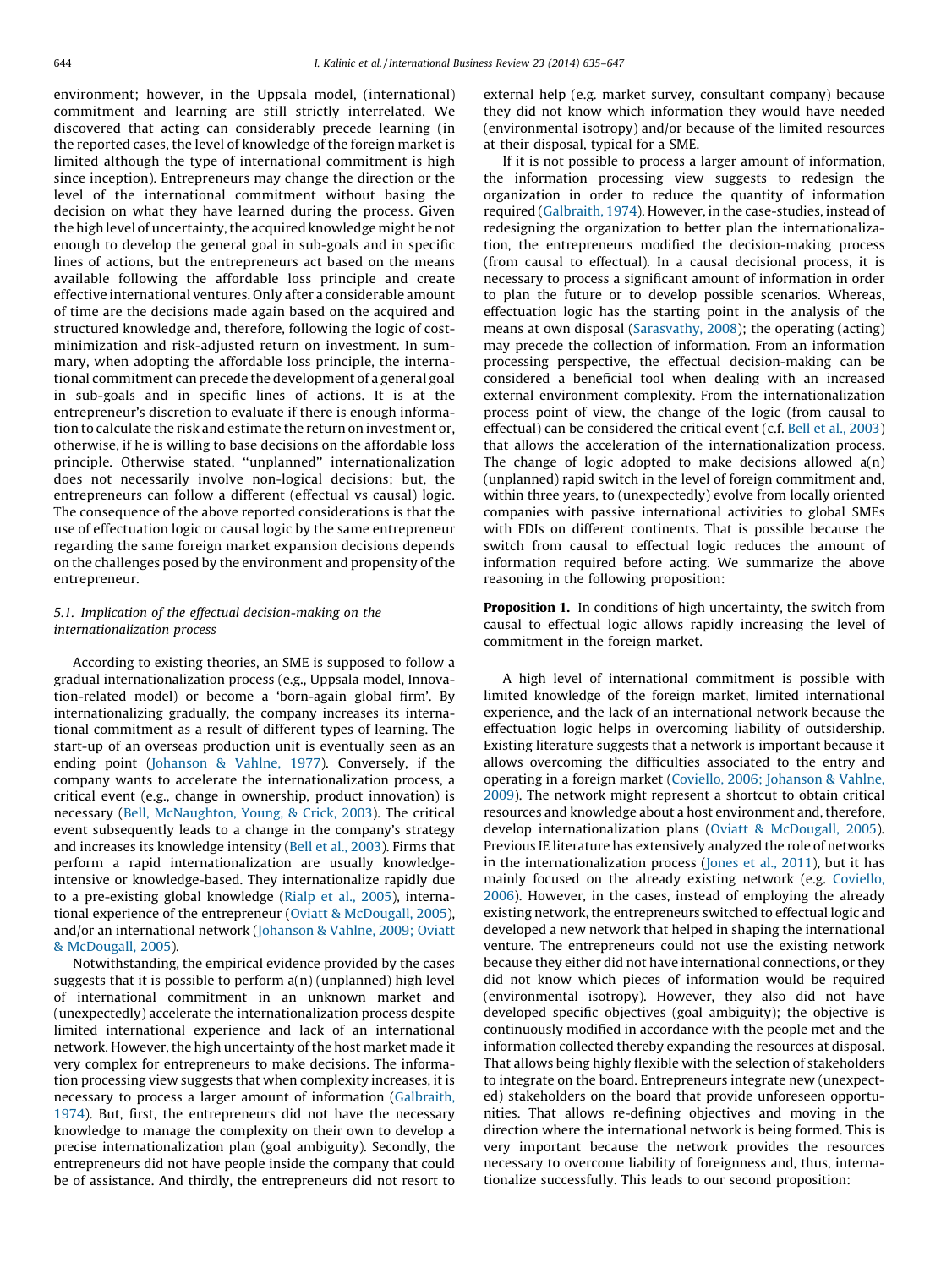Proposition 2. In conditions of goal ambiguity and environmental isotropy, the switch from causal to effectual logic allows overcoming liabilities of outsidership and, thus, successfully increasing the level of commitment in the foreign market.

# 6. Final remarks

In this paper, we investigated entrepreneurial decision-making during unplanned internationalization by adopting the effectuation theory perspective. The study contains a few limitations that may provide opportunities for future research. First, it is difficult to separate decisions related to the internationalization process from other decisions made in the company. Therefore, we suggest performing longitudinal research, i.e., observing the internationalization process at various points in time by returning to the company from time to time and personally pointing out the differences. To strengthen the study in support of this feature, future research could consider employing think aloud techniques ([Ericsson](#page-11-0) & Simon, 1993), hence, constructing a scenario with the distinct problem space of internationalization in a small business.

Second, although the initial objectives of the firms varied considerably in the degree of foreign commitment, all of the firms ended entering the host country by means of equity based foreign market entry modes (i.e. establishment of production units abroad). Therefore, there is a limited variance in terms of entry modes included. Future research may wish to explore how effectuation logic can contribute by explaining other types of foreign market commitment and entry modes.

Third, organizational culture plays an important role in the decision making process in an uncertain situation. In our cases, all firms were strongly entrepreneurially oriented. The entrepreneurs are the owners of the companies, and they made all of the most important decisions regarding the internationalization process. In addition, all firms were part of the manufacturing industry and small-medium sized. Since different firms have different organizational cultures, future research should determine if our theories hold in other situations. Along the same line, future research might wish to explore in greater detail the influence of the decision makers' personal characteristics, education background, and their working experience.

Fourth, we collected data from five Italian firms expanding into central-eastern European countries. During the internationalization process, those countries experienced drastic changes. Hence, the question is whether the overall concept of effectuation is only limited to such very uncertain settings or whether it is a broader concept that applies to any internationalization. Future research should test the validity of our propositions on a wider sample and in other geographical locations.

Despite some limitations, we made several important contributions to the existing literature. By describing and characterizing the entrepreneurial decision-making during the unplanned international expansion, we enhance our knowledge regarding the internationalization process of entrepreneurial firms. Second, building on insights from effectuation theory, we develop a unique perspective to explain how the change of the logic (from causal to effectual) allows accelerating the internationalization process. Finally, our study contributes to the international network literature by developing new theory to explain how switching from causal to effectual logic helps in extending the international network and, thus, overcoming liabilities of outsidership.

Finally, we identified a number of important managerial/ entrepreneurial implications. The results suggest that entrepreneurs have, at their disposal, an instrument that allows making quick and effective decisions despite time pressure and limited resources. First, by switching from causal to effectual logic when making decisions, entrepreneurs reduce the amount of information required before acting (internationalization). In this way, they can rapidly increase the level of foreign commitment without employing extra resources. Second, if entrepreneurs in certain situations behave effectually, they extend the network and knowledge during the internationalization process itself. In this way, they overcome the liability of outsidership and, thus, produce effective internationalization.

Nevertheless, the results suggest that entrepreneurs are not fully aware of the logic they are using and unconsciously switch between causal and effectual logic. Policy makers should promote the development of tools for all entrepreneurs to teach how and when to use effectuation. More specifically, we identified three areas of intervention. First, it is necessary to explain what effectuation is and how it works. Secondly, the focus should be on the concept of affordable loss and how to deal with it from a practical point of view (e.g., how to calculate it). Finally, entrepreneurs should be able to identify conditions when it is not possible to base their decisions on the logic of costminimization and risk-adjusted return on investment.

# Appendix A

In the appendix, we report the main questions on which we focused during the interviews. The questions can be divided into three main groups. The first two groups are of general character. The third group contains questions that aim at exploring, in depth, the decisions and decision making during the unplanned internationalization process.

However, we did not pose the questions in a strictly predetermined order. Our intention consisted of allowing the interviewees to answer as freely as possible by limiting, thus, eventual biases induced by interviewers. The list is not to be considered exhaustive, but indicative, of main topics. In the event of necessity, additional questions were asked in order to enhance the quality of collected data.

Background

- What is the current company's size (turnover, employees)?
- What are the company's main products/services/solutions?
- Company's history. How did it begin and develop?
- What is your educational and professional background?
- How are product development and manufacturing managed? o In which countries are you present?
- $\circ$  How do you manage the relationships with subsidiaries?
- How are sales and marketing managed?
- o In which countries are you present?
- How do you manage the relationships with subsidiaries?
- Who are the company's customers, and how did you establish the first contact?

Overview of the internationalization process

- Please describe the process of internationalization of the company.
- When and how did you begin international operations?
	- Who were the first customers and in which foreign markets? How did you establish the initial contacts?
	- How did you expand your activity in the foreign market?
	- Was this expansion intentional (planned) or unintentional (something that just occurred)?
- Did you develop a business plan?
- How detailed was the business plan?
- To which degree did the company follow the business plan?
- Can you describe how the business plan for internationalization was developed?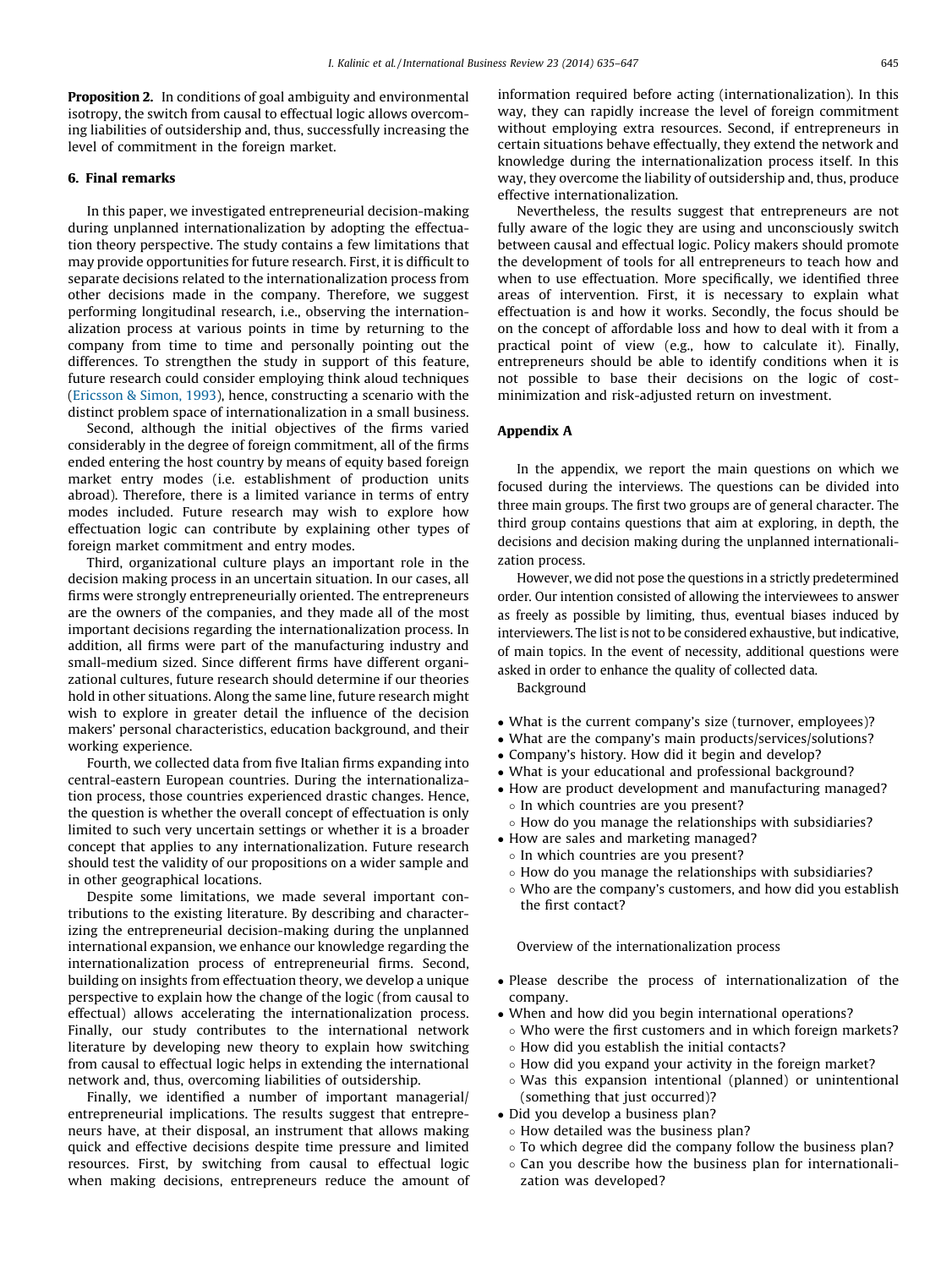- <span id="page-11-0"></span>- Why did you go international?
- What is the current company's situation, and what are the plans for the future (in terms of international expansion)?

Decisions and decision-making (with a specific focus on ''unplanned'' internationalization)

- When you began the internationalization process, what was the original aim?
- . . . and what was the actual final outcome of the process?
- How did you perceive the foreign market environment (predictive/uncertain) at the moment of entry?
- What was the level of knowledge of the foreign market?
- What were company's network connections with the foreign market?
- When the level of the uncertainty in the foreign market was high, how did you proceed in decision-making?
- To what extent was it possible to estimate the returns on investment?
- On which elements did you base the decisions?
- At a certain moment, did you take on board more people in the foreign venture? If yes, when did happen?
- How (and why) did it influence the internationalization process?
- o How did you initially contact with new stakeholders?
- During the internationalization process itself, did the company develop or acquire any resource and/or capability?
- $\circ$  If yes, when did it happen, and what was the impact on the internationalization process?
- When having unexpected outcomes from your decisions, how did you address them?

Were you more in favor stopping and having a moment of reflection to attempt to return to the original plan, or were you more in favor of changing the original plan? Please explain the rationale of the decision.

# References

- Aharoni, Y., Tihanyi, L., & Connelly, B. L. (2011). Managerial [decision-making](http://refhub.elsevier.com/S0969-5931(13)00154-6/sbref0005) in international business: A [forty-five-year](http://refhub.elsevier.com/S0969-5931(13)00154-6/sbref0005) retrospective. Journal of World Business, 46(2), [135–142.](http://refhub.elsevier.com/S0969-5931(13)00154-6/sbref0005)
- Andersen, P. H., & Skaates, A. M. (2004). Ensuring Validity in Qualitative [International](http://refhub.elsevier.com/S0969-5931(13)00154-6/sbref0010) Business Research. In R. [Marschan-Piekkari](http://refhub.elsevier.com/S0969-5931(13)00154-6/sbref0010) & C. Welch (Eds.), Handbook of qualitative research methods for international business (pp. 464–485). [Cheltenham,](http://refhub.elsevier.com/S0969-5931(13)00154-6/sbref0010) UK: Edward Elgar [Publishing](http://refhub.elsevier.com/S0969-5931(13)00154-6/sbref0010).
- Andersson, S. (2011). International [entrepreneurship,](http://refhub.elsevier.com/S0969-5931(13)00154-6/sbref0015) born globals and the theory of effectuation. Journal of Small Business and Enterprise [Development,](http://refhub.elsevier.com/S0969-5931(13)00154-6/sbref0015) 18(3), 627–643. Andersson, S., & Floren, H. (2008). Exploring managerial behavior in small [international](http://refhub.elsevier.com/S0969-5931(13)00154-6/sbref0020)
- firms. Journal of Small Business and Enterprise [Development,](http://refhub.elsevier.com/S0969-5931(13)00154-6/sbref0020) 15(1), 31–50. Bell, J., McNaughton, R., Young, S., & Crick, D. (2003). Towards an [integrative](http://refhub.elsevier.com/S0969-5931(13)00154-6/sbref0025) model of small firm [internationalisation.](http://refhub.elsevier.com/S0969-5931(13)00154-6/sbref0025) Journal of International Entrepreneurship, 1(4), 339–
- [362.](http://refhub.elsevier.com/S0969-5931(13)00154-6/sbref0025) Bloodgood, J. M., Sapienza, H. J., & Almeida, J. G. (1996). The [Internationalization](http://refhub.elsevier.com/S0969-5931(13)00154-6/sbref0030) of New
- High-Potential U.S. Ventures: Antecedents and Outcomes. [Entrepreneurship:](http://refhub.elsevier.com/S0969-5931(13)00154-6/sbref0030) Theory & [Practice,](http://refhub.elsevier.com/S0969-5931(13)00154-6/sbref0030) 20, 61–76. Chandler, G. N., DeTienne, D. R., McKelvie, A., & Mumford, T. V. (2011). [Causation](http://refhub.elsevier.com/S0969-5931(13)00154-6/sbref0035) and
- [effectuation](http://refhub.elsevier.com/S0969-5931(13)00154-6/sbref0035) processes: A validation study. Journal of Business Venturing, 26(3), [375–390.](http://refhub.elsevier.com/S0969-5931(13)00154-6/sbref0035)
- Chandra, Y., Styles, C., & Wilkinson, I. (2009). The recognition of first time [international](http://refhub.elsevier.com/S0969-5931(13)00154-6/sbref0040) entrepreneurial opportunities: Evidence from firms in [knowledge-based](http://refhub.elsevier.com/S0969-5931(13)00154-6/sbref0040) industries. [International](http://refhub.elsevier.com/S0969-5931(13)00154-6/sbref0040) Marketing Review, 26(1), 30–61.
- Coviello, N. E. (2006). The network dynamics of [international](http://refhub.elsevier.com/S0969-5931(13)00154-6/sbref0045) new ventures. Journal of [International](http://refhub.elsevier.com/S0969-5931(13)00154-6/sbref0045) Business Studies, 37(5), 713–731.
- Crick, D., & Spence, M. (2005). The [internationalisation](http://refhub.elsevier.com/S0969-5931(13)00154-6/sbref0050) of 'high perfoming' UK high-tec SMEs: a study of planned und unplanned strategies. [International](http://refhub.elsevier.com/S0969-5931(13)00154-6/sbref0050) Business Review, 14, [167–185](http://refhub.elsevier.com/S0969-5931(13)00154-6/sbref0050).
- Cyart, R., & March, J. (1963). A Behavioral Theory of the Firm. [Englewood](http://refhub.elsevier.com/S0969-5931(13)00154-6/sbref0055) Cliff.
- De Clercq, D., Sapienza, H. J., & Crijns, H. (2005). The [Internationalization](http://refhub.elsevier.com/S0969-5931(13)00154-6/sbref0060) of Small and Medium-Sized Firms: the Role of [Organizational](http://refhub.elsevier.com/S0969-5931(13)00154-6/sbref0060) Learning Effort and Entrepreneurial [Orientation.](http://refhub.elsevier.com/S0969-5931(13)00154-6/sbref0060) Small Business Economics, 24(4), 409–419.
- Eisenhardt, K. M. (1989). Building theories from case study [research.](http://refhub.elsevier.com/S0969-5931(13)00154-6/sbref0065) Academy of [Management](http://refhub.elsevier.com/S0969-5931(13)00154-6/sbref0065) Review, 14, 532–550.
- Eisenhardt, K. M., & Graebner, M. E. (2007). Theory building from cases: [opportunities](http://refhub.elsevier.com/S0969-5931(13)00154-6/sbref0070) and challenges. Academy of [Management](http://refhub.elsevier.com/S0969-5931(13)00154-6/sbref0070) Journal, 50(1), 25–32.
- Ericsson, K. A., & Simon, H. A. (1993). Protocol [Analysis:](http://refhub.elsevier.com/S0969-5931(13)00154-6/sbref0075) Verbal Reports as Data. Cam[bridge.](http://refhub.elsevier.com/S0969-5931(13)00154-6/sbref0075) MA MIT Press.
- Figueira-de-Lemos, F., Johanson, J., & Vahlne, J. E. (2011). Risk [management](http://refhub.elsevier.com/S0969-5931(13)00154-6/sbref0080) in the [internationalization](http://refhub.elsevier.com/S0969-5931(13)00154-6/sbref0080) process of the firm: A note on the Uppsala model. Journal of World Business,  $46(2)$ , [143–153](http://refhub.elsevier.com/S0969-5931(13)00154-6/sbref0080).
- Frishammar, J., & Andersson, S. (2009). The [overestimated](http://refhub.elsevier.com/S0969-5931(13)00154-6/sbref0085) role of strategic orientations for [international](http://refhub.elsevier.com/S0969-5931(13)00154-6/sbref0085) performance in smaller firms. Journal of International Entre[preneurship,](http://refhub.elsevier.com/S0969-5931(13)00154-6/sbref0085) 7(1), 57–77.
- Galbraith, J. R. (1974). [Organization](http://refhub.elsevier.com/S0969-5931(13)00154-6/sbref0090) design: an information processing view. Interfaces, 4(3), [28–36.](http://refhub.elsevier.com/S0969-5931(13)00154-6/sbref0090)
- Ghauri, N. P. (2004). Designing and Conducting Case Studies in [International](http://refhub.elsevier.com/S0969-5931(13)00154-6/sbref0095) Business Research. In R. [Marschan-Piekkari](http://refhub.elsevier.com/S0969-5931(13)00154-6/sbref0095) & C. Welch (Eds.), Handbook of qualitative research methods for international business (pp. 109–124). [Cheltenham,](http://refhub.elsevier.com/S0969-5931(13)00154-6/sbref0095) UK: Edward Elgar [Publishing.](http://refhub.elsevier.com/S0969-5931(13)00154-6/sbref0095)
- Glaser, B., & Strauss, A. L. (1967). The discovery of [grounded](http://refhub.elsevier.com/S0969-5931(13)00154-6/sbref0100) theory. Chicago: Aldine.
- Johanson, J., & Vahlne, J. E. (1977). The [internationalization](http://refhub.elsevier.com/S0969-5931(13)00154-6/sbref0105) process of the firm  $-$  a model of knowledge development and increasing foreign market [commitment.](http://refhub.elsevier.com/S0969-5931(13)00154-6/sbref0105) Journal of [International](http://refhub.elsevier.com/S0969-5931(13)00154-6/sbref0105) Business Studies, 8(1), 23–32.
- Johanson, J., & Vahlne, J. E. (2003). Business relationship learning and [commitment](http://refhub.elsevier.com/S0969-5931(13)00154-6/sbref0110) in the [internationalization](http://refhub.elsevier.com/S0969-5931(13)00154-6/sbref0110) process. Journal of International Entrepreneurship, 1, 83– [101.](http://refhub.elsevier.com/S0969-5931(13)00154-6/sbref0110)
- Johanson, J., & Vahlne, J. E. (2009). The Uppsala [internationalization](http://refhub.elsevier.com/S0969-5931(13)00154-6/sbref0115) process model revisited: From liability of foreignness to liability of [outsidership.](http://refhub.elsevier.com/S0969-5931(13)00154-6/sbref0115) Journal of [International](http://refhub.elsevier.com/S0969-5931(13)00154-6/sbref0115) Business Studies, 40, 1411–1431.
- Jones, M. V., Coviello, N. E., & Tang, Y. K. (2011). International [entrepreneurship](http://refhub.elsevier.com/S0969-5931(13)00154-6/sbref0120) research [\(1989–2009\):](http://refhub.elsevier.com/S0969-5931(13)00154-6/sbref0120) a domain ontology and thematic analysis. Journal of Business [Venturing,](http://refhub.elsevier.com/S0969-5931(13)00154-6/sbref0120) 26(6), 632–659.
- Kalinic, I., & Forza, C. (2012). Rapid [internationalization](http://refhub.elsevier.com/S0969-5931(13)00154-6/sbref0125) of traditional SMEs: Between gradualist models and born globals. [International](http://refhub.elsevier.com/S0969-5931(13)00154-6/sbref0125) Business Review, 21(4), 694– [707](http://refhub.elsevier.com/S0969-5931(13)00154-6/sbref0125).
- Knight, F. H. (1921). Risk, [uncertainty](http://refhub.elsevier.com/S0969-5931(13)00154-6/sbref0130) and profit. New York: Houghton Mifflin.
- Larimo, J. (1995). The Foreign Direct [Investment](http://refhub.elsevier.com/S0969-5931(13)00154-6/sbref0135) Decision Process. Case Studies of Different Types of Decision [Processes](http://refhub.elsevier.com/S0969-5931(13)00154-6/sbref0135) in Finnish Firms. Journal of Business Research, 33, [25–55.](http://refhub.elsevier.com/S0969-5931(13)00154-6/sbref0135)
- Liesch, P. W., Welch, L. S., & Buckley, P. J. (2011). Risk and [Uncertainty](http://refhub.elsevier.com/S0969-5931(13)00154-6/sbref0140) in Internationalisation and International [Entrepreneurship](http://refhub.elsevier.com/S0969-5931(13)00154-6/sbref0140) Studies Review and Conceptual [Development.](http://refhub.elsevier.com/S0969-5931(13)00154-6/sbref0140) Management International Review, 51, 851–873.
- Lovallo, D., & Kahneman, D. (2003). Delusions of success: how optimism [undermines](http://refhub.elsevier.com/S0969-5931(13)00154-6/sbref0145) [executives'](http://refhub.elsevier.com/S0969-5931(13)00154-6/sbref0145) decisions. Harvard Business Review, 81(7), 56–73.
- March, J.G. & Simon, H.A. (1958). Organizations, Second edition (1993), Oxford: Blackwell.
- Miles, M. B., & Huberman, A. M. (1994). [Qualitative](http://refhub.elsevier.com/S0969-5931(13)00154-6/sbref0155) data analysis: an expanded sourcebook. [Thousand](http://refhub.elsevier.com/S0969-5931(13)00154-6/sbref0155) Oaks. CA Sage.
- Mintzberg, H., Raisinghani, D., & Theoret, A. (1976). The structure of [Unstructured](http://refhub.elsevier.com/S0969-5931(13)00154-6/sbref0160) Decision Processes. [Administrative](http://refhub.elsevier.com/S0969-5931(13)00154-6/sbref0160) Science Quarterly, 21, 246–275.
- Nielsen, B. B., & Nielsen, S. (2011). The role of top [management](http://refhub.elsevier.com/S0969-5931(13)00154-6/sbref0165) team international orientation in international strategic [decision-making:](http://refhub.elsevier.com/S0969-5931(13)00154-6/sbref0165) The choice of foreign entry mode. Journal of World Business, 46(2), 185-193.
- Oviatt, B. M., & McDougall, P. P. (2005). Defining International [Entrepreneurship](http://refhub.elsevier.com/S0969-5931(13)00154-6/sbref0170) and Modelling the Speed of [Internationalization.](http://refhub.elsevier.com/S0969-5931(13)00154-6/sbref0170) Entrepreneurship Theory & Practice, 29(5), [537–553.](http://refhub.elsevier.com/S0969-5931(13)00154-6/sbref0170)
- Peng, M. W. (2001). The [resource-based](http://refhub.elsevier.com/S0969-5931(13)00154-6/sbref0175) view and international business. Journal of [Management,](http://refhub.elsevier.com/S0969-5931(13)00154-6/sbref0175) 27(6), 803–830.
- Perry, J.T., Chandler, G.N., & Markova, G. (2011). Entrepreneurial Effectuation: A Review and Suggestions for Future Research. Entrepreneurship: Theory & Practice. doi: 10.1111/j. 1540-6520.2010.00435.x.
- Rialp, A., Rialp, J., & Knight, G. A. (2005). The phenomenon of early [internationalizing](http://refhub.elsevier.com/S0969-5931(13)00154-6/sbref0185) firms: what do we know after a decade [\(1993-2003\)](http://refhub.elsevier.com/S0969-5931(13)00154-6/sbref0185) of scientific inquiry? International Business Review, 14(2), [147–166.](http://refhub.elsevier.com/S0969-5931(13)00154-6/sbref0185)
- Sapienza, H., Autio, E., George, G., & Zahra, S. A. (2006). A [Capabilities](http://refhub.elsevier.com/S0969-5931(13)00154-6/sbref0190) Perspective on the Effects of Early [Internationalization](http://refhub.elsevier.com/S0969-5931(13)00154-6/sbref0190) on Firm Survival and Growth. Academy of [Management](http://refhub.elsevier.com/S0969-5931(13)00154-6/sbref0190) Review, 31, 914–933.
- Sarasvathy, S. D. (2001). Causation and [Effectuation:](http://refhub.elsevier.com/S0969-5931(13)00154-6/sbref0195) Toward a theoretical shift from economic inevitability to [entrepreneurial](http://refhub.elsevier.com/S0969-5931(13)00154-6/sbref0195) contingency. Academy of Management Review, 26(2), [243–288](http://refhub.elsevier.com/S0969-5931(13)00154-6/sbref0195).
- Sarasvathy, S. D. (2008). Effectuation: Elements of [Entrepreneurial](http://refhub.elsevier.com/S0969-5931(13)00154-6/sbref0200) Expertise. Cheltenham.
- UK Edward Elgar [Publishing](http://refhub.elsevier.com/S0969-5931(13)00154-6/sbref0200). Sarasvathy, S. D., & Dew, N. (2005). New market creation through [transformation.](http://refhub.elsevier.com/S0969-5931(13)00154-6/sbref0205) Journal of [Evolutionary](http://refhub.elsevier.com/S0969-5931(13)00154-6/sbref0205) Economics, 15(3), 533–565.
- Sarasvathy, S. D., Dew, N., Read, S., & Wiltbank, R. (2008). Designing [Organizations](http://refhub.elsevier.com/S0969-5931(13)00154-6/sbref0210) that Design Environments: Lessons from [Entrepreneurial](http://refhub.elsevier.com/S0969-5931(13)00154-6/sbref0210) Expertise. Organization Studies, 29(3), [331–350.](http://refhub.elsevier.com/S0969-5931(13)00154-6/sbref0210)
- Schweizer, R., Vahlne, J. E., & Johanson, J. (2010). [Internationalization](http://refhub.elsevier.com/S0969-5931(13)00154-6/sbref0215) as an entrepreneurial process. Journal of International [Entrepreneurship,](http://refhub.elsevier.com/S0969-5931(13)00154-6/sbref0215) 8(4), 343–370.
- Shane, S., & Venktaraman, S. (2000). The promise of [entrepreneurship](http://refhub.elsevier.com/S0969-5931(13)00154-6/sbref0220) as a field of research. Academy of [Management](http://refhub.elsevier.com/S0969-5931(13)00154-6/sbref0220) Review, 25(1), 217–226.
- Siggelkow, N. (2007). Persuasion with case studies. Academy of [Management](http://refhub.elsevier.com/S0969-5931(13)00154-6/sbref0225) Journal, 50(1), [20–24](http://refhub.elsevier.com/S0969-5931(13)00154-6/sbref0225).
- Simon, H. A. (1996). Sciences of the artificial (3rd ed.). [Cambridge,](http://refhub.elsevier.com/S0969-5931(13)00154-6/sbref0230) MA: MIT Press.
- Spence, M., & Crick, D. (2006). A Comparative Investigation into the [Internationaliza](http://refhub.elsevier.com/S0969-5931(13)00154-6/sbref0235)tion of Canadian and UK High-Tech SMEs. [International](http://refhub.elsevier.com/S0969-5931(13)00154-6/sbref0235) Marketing Review, 22(5), [524–548.](http://refhub.elsevier.com/S0969-5931(13)00154-6/sbref0235)
- Strauss, A. L. (1987). Qualitative analysis for social scientists. [Cambridge.](http://refhub.elsevier.com/S0969-5931(13)00154-6/sbref0240) UK Cambridge [University](http://refhub.elsevier.com/S0969-5931(13)00154-6/sbref0240) Press.